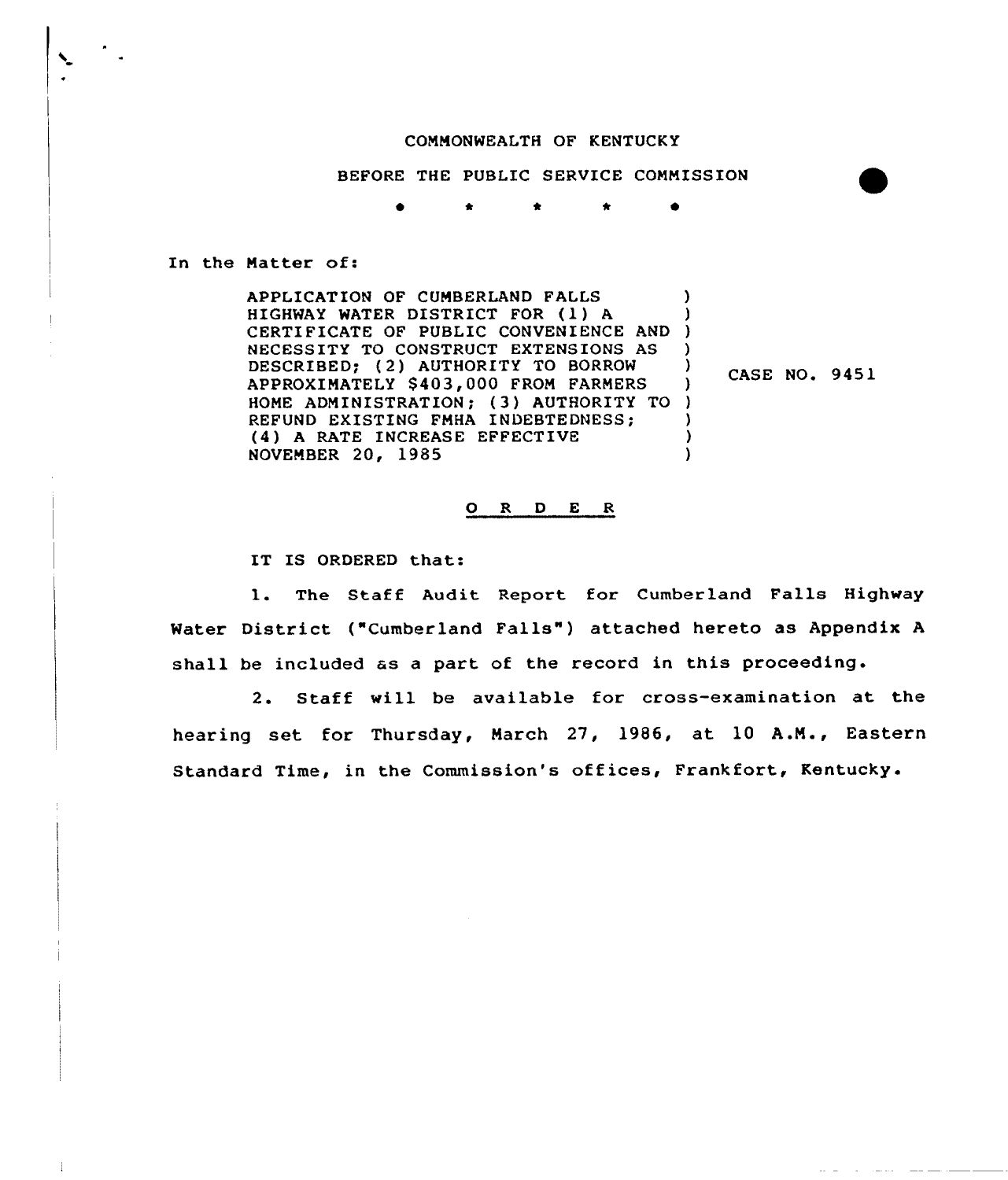## Done at Frankfort, Kentucky, this 24th day of Narch, 1986.

PUBLIC SERVICE CONNISSION

rohard D. /dem  $\overline{\mathsf{L}}.$ Vice Chairman

France Millewin

ATTEST:

Ī

**Secretary** 

 $\mathbf{i}$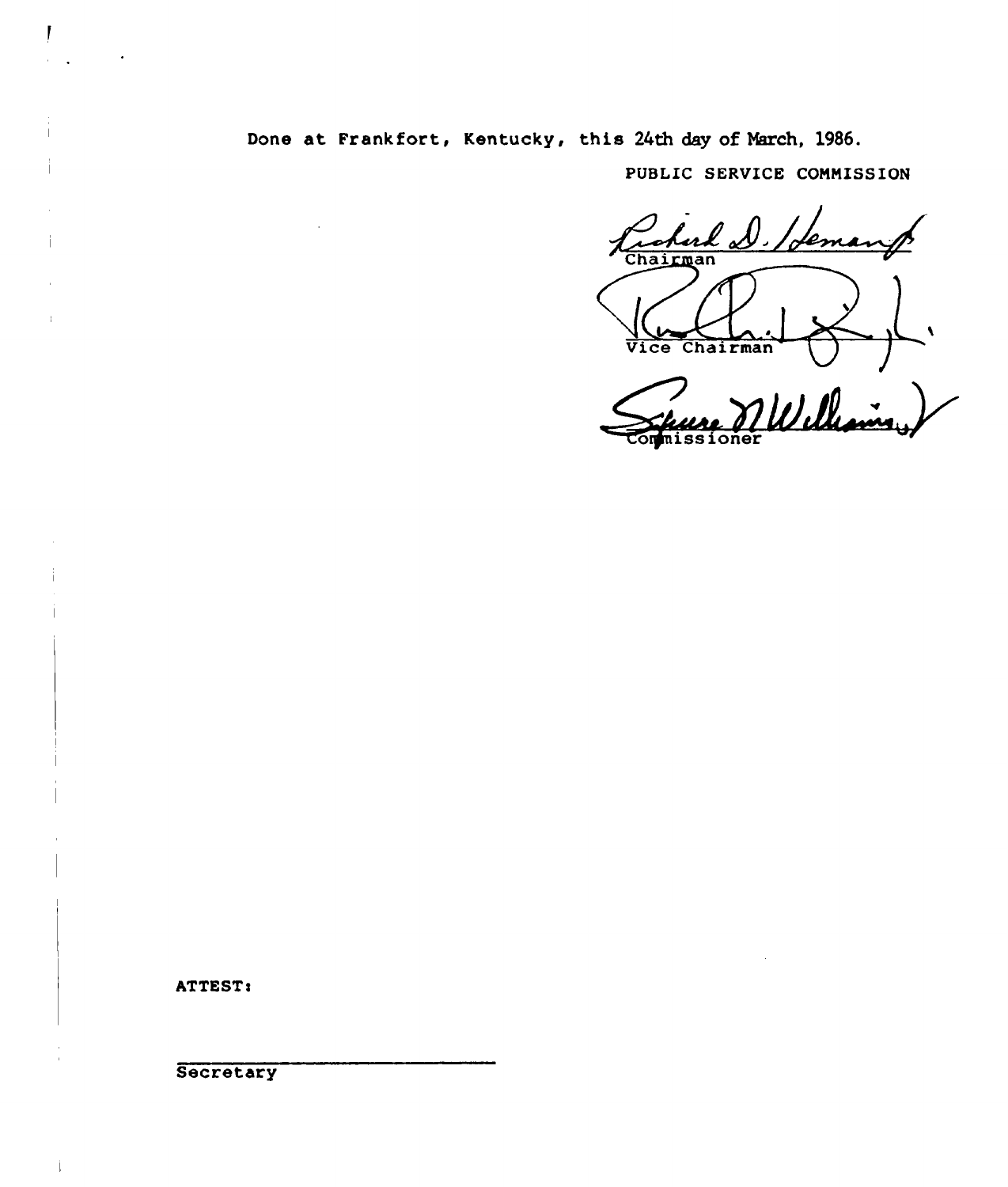#### APPENDIX A

## Report on Limited Audit

## of

## Cumberland Falls Highway Rater District

#### PREFACE

On October 30, 1985, Cumberland Falls Highway Water District ("Cumberland Falls") filed an application requesting (1) a Certificate of Public Convenience and Necessity to Construct Extensions, (2) Authority to Borrow Approximately \$403,000 from Farmers Home Administration ("FmHA"), (3) Authority to Refund Existing FmHA Indebtedness and (4) a Rate Increase. The proposed number of new customers due to the extension is 130, an increase of approximately 18 percent. These proposed new customers should generate approximately \$33,530 annually from the existing rates. The proposed rates would generate \$65,965 annually in additional revenues.

In order to expedite the processing of the case and substantially reduce the need for written data requests, the Commission staff chose to perform an audit, limited in scope, on the operations of Cumberland Falls. The audit was conducted by Ms. Angela Schweickart and Nr. Isaac Scott of the Division of Rates and Tariffs on March 4-7, 1986, at the offices of Howard K. Bell, Consulting Engineers ("HKB") in Lexington, Kentucky.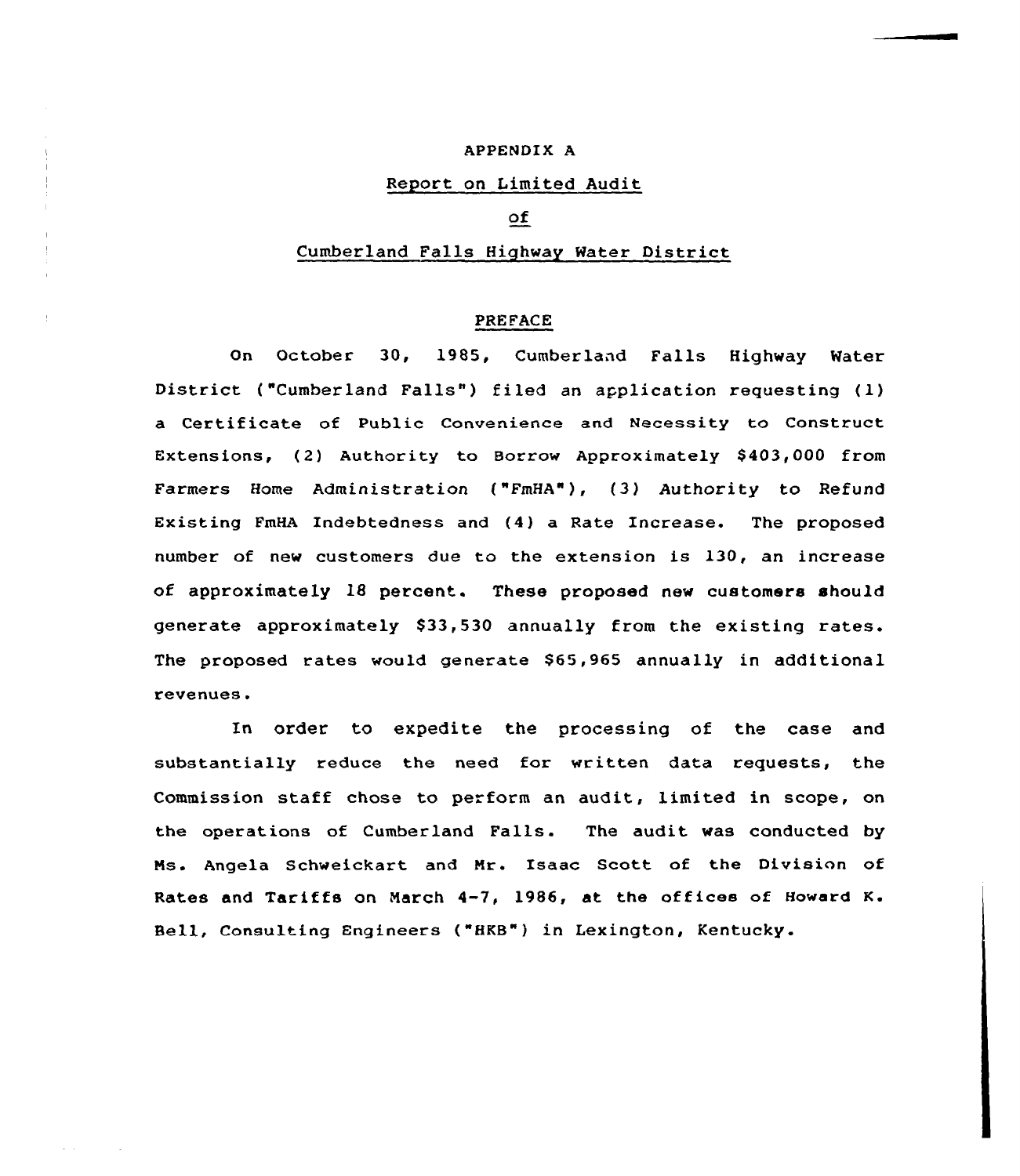#### SCOPE

The scope of this audit was limited to ascertaining whether the operating expenses for the test period ended July 31, 1985, vere accounted for in accordance with the Uniform System of Accounts for Water Utilities ("Uniform System of Accounts") and vere properly allocated.

#### FINDINGS

Cumberland Falls entered into a management agreement with HKB in January, 1984. Under the terms of the contract, HKB is to furnish the following management and supervision activities:

l. Appoint <sup>a</sup> field manager to supervise and coordinate the day-to-day operations.

2. Maintain proper operating and accounting records.

3. Pexform all maintenance services with its forces or by contract.

 $\frac{1}{3}$ 

4. Read customer meters monthly and install new services.

5. Provide and maintain all necessary and proper services required in the billing and collection of monthly water bills.

6. Establish and maintain an office and storage area, as may be required, in Whitley County, Kentucky.

These management and supervision activities have been billed by HKB to Cumberland Falls during the test period under the following provisions:

1. A fixed monthly fee of \$450 for managerial services, \$550 per month beginning January 1, 1986.

2. A fee of \$4.50 per month per customer billed, \$5 per month beginning January 1, 1986.

 $-2-$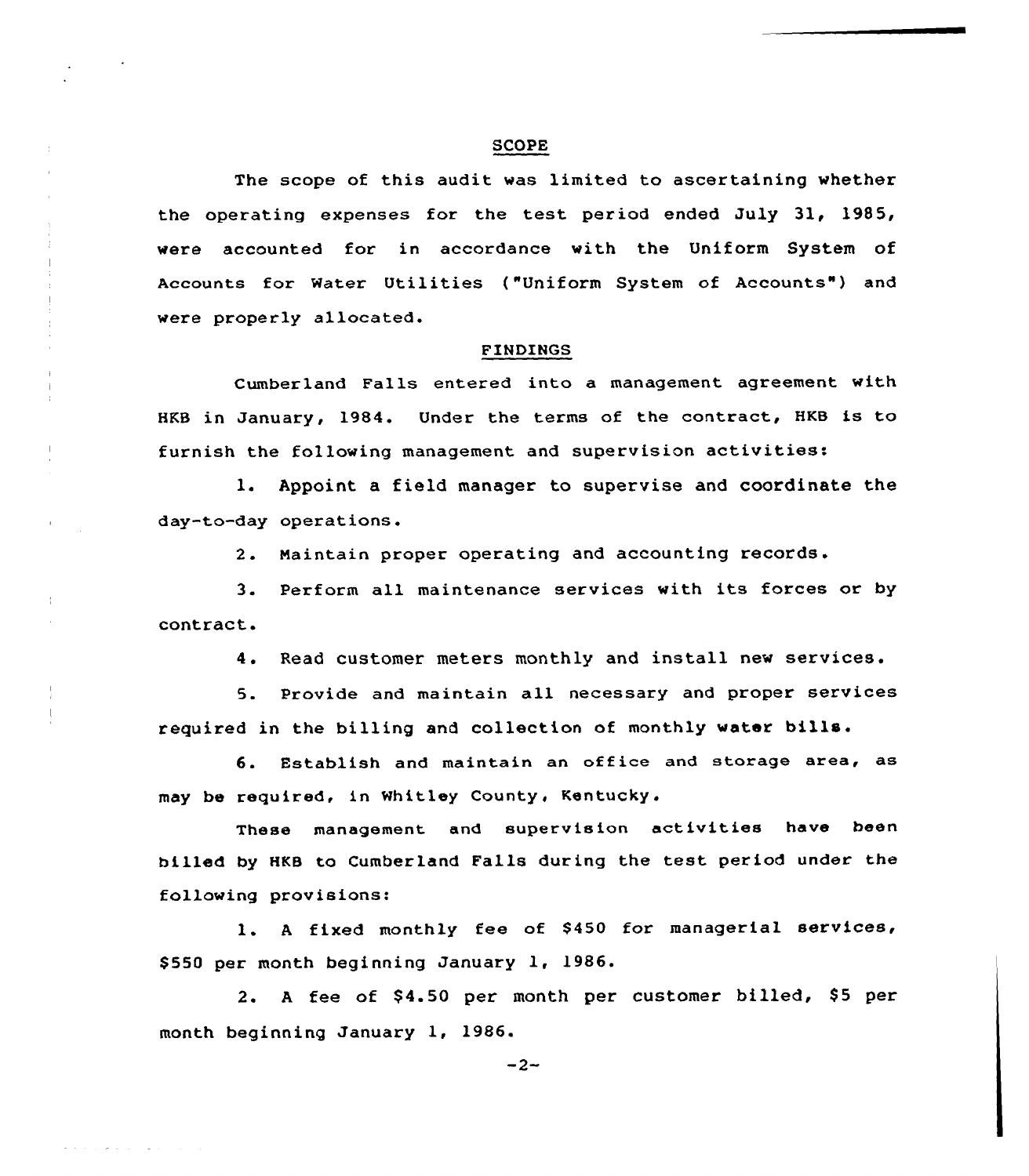3. All supplies, labor, eguipment, and any other direct and/or indirect costs incurred in performing actual maintenance and construction work at HKB's actual cost.

 $\mathcal{L}^{\mathcal{A}}$  . The set of the set of the set of the set of  $\mathcal{A}$ 

HKB, who also provides management and bookkeeping services for East Knox County Water District ("East Knox" ), entered into an agreement with East Knox to provide all the aforementioned services for Cumberland Fa1ls. In addition, HKB keeps the books for East Knox. HKB receives a monthly invoice, reflecting actual charges for services provided for Cumberland Falls, from East Knox with the various costs separated into System Naintenance and Construction Costs - Account No. 008, and General Management Costs - Account No. 006. Each month HKB bills Cumberland Falls at the \$ 450 monthly fee and the \$4.50 per month per customer billed to cover the charges included in the 006 Accounts and actual charges for the expenses included in the 008 Accounts. Any additional work HKB has performed fOr Cumberland Falls such as consulting services is also billed monthly to Cumberland Falls as a part of the aforementioned invoices.

When HKB receives Cumberland Falls' invoice from East Knox they record on the hooks of Cumberland Falls both the 006 and the 008 expenses at the actual amounts billed with a balancing credit entry into Accounts Payable to HKB. During the next month Cumberland Falls generally receives a statement from HKB and proceeds to credit the cash account and debit the HKR Accounts Payable account for the amount of the statement.

This procedure results in a difference in expenses each month since actual costs are recorded in the 006 Accounts

 $-3-$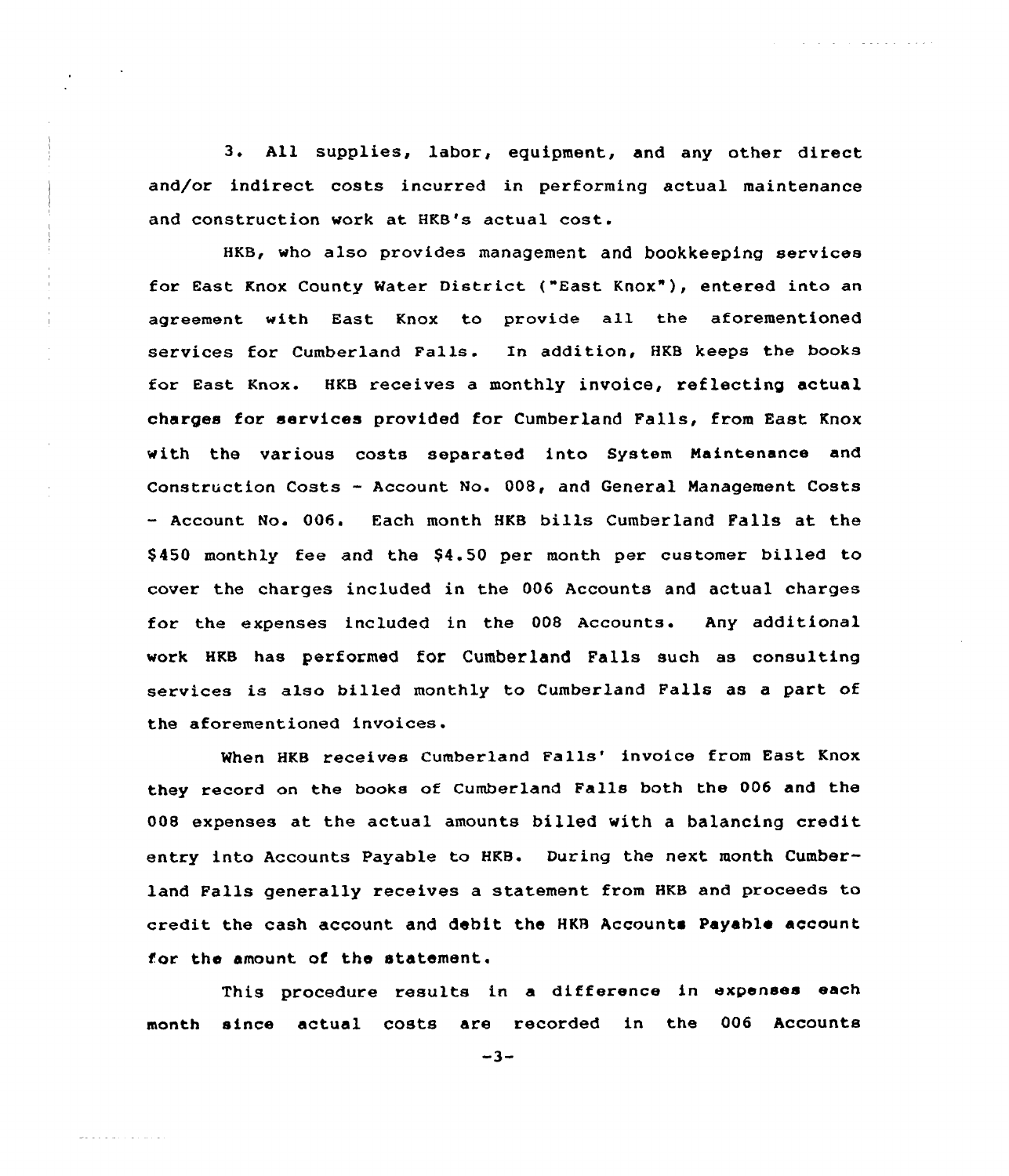initially and then ultimately paid by Cumberland Falls in the form of a flat monthly fee of \$450 per month and \$4.50 per customer. Since Cumberland Falls records all the expenses from the East Knox invoice at first, an adjustment is made for the prior month to allocate the difference between the accounts payable recorded in the prior month corresponding to the East Knox invoice and the amount actually paid and debited to HKB Accounts Payable. This differential has been prorated by Cumberland Falls to the following four accounts:

HKB Billing<br>Account No.

| <b>Account No.</b> | Account No. | Account                           |
|--------------------|-------------|-----------------------------------|
| 006                | 90901000    | Meter Reading Labor               |
| 006                | 90902000    | Accounting & Collecting Labor     |
| 006                | 92920000    | Administrative Services           |
| 008                | 64640000    | Transmission & Distribution Labor |
|                    |             |                                   |

Cumberland Falls decided to prorate the differential to these accounts because they wanted to keep the other expense accounts at "actual". The following accounts per East Knox invoices are classified as 006 expenses:

| HKB Billing<br>Account No. | Account No. | Account Title           |
|----------------------------|-------------|-------------------------|
| 006                        | 901         | Meter Reading Expense   |
| 006                        | 902         | Accounting & Collecting |
| 006                        | 920         | Administrative Services |
| 006                        | 926         | Employee Benefits       |
| 006                        | 933         | Transportation Expense  |

According to the contract, the aforementioned 006 expenses are included in the \$450 monthly fee and \$4.50 per month per customer billed fee.

 $-4-$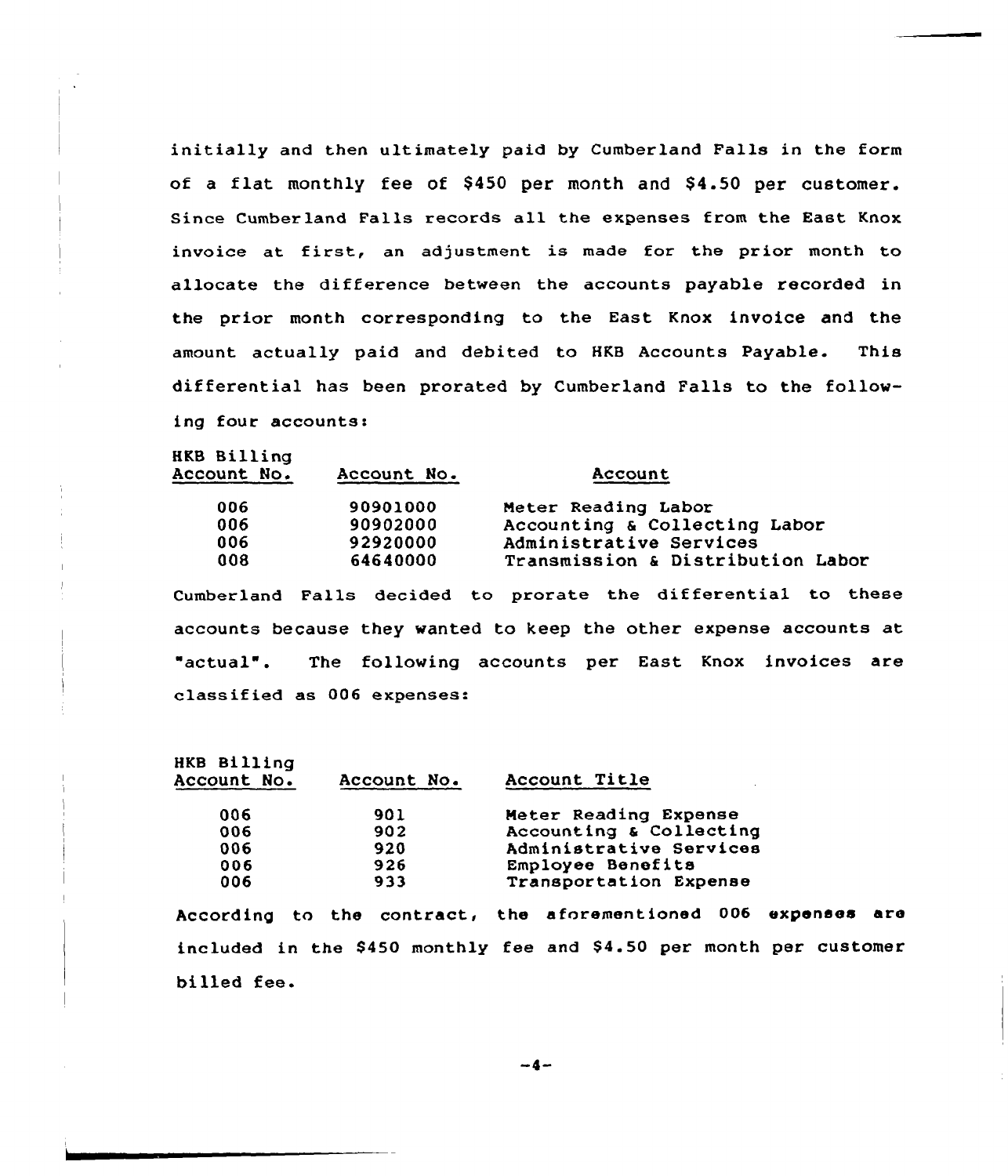Both East Knox's and HKB's monthly invoices are generally dated on the last day of the month. Since HKB keeps both East Knox's and Cumberland Falls' books, this adjustment of the prior month's differential is unnecessary and results in some misclassification of expenses. For instance, when HKB performs some additional consulting work, these expenses end up being included in the differential and, therefore, allocated to the four labor accounts (one of vhich is Transmission and Distribution Labor 640, which is classified as an <sup>008</sup> expense and, therefore, is passed on at actual from East Knox to HKB to Cumberland Falls).

and a straight and

and a complete service control of

Since HKB apparently has access to the records of all the parties on a timely basis, the prior month adjustment unnecessarily complicates the accounting process. Therefore, for purposes of this audit, the test period expenses per the HKB and East Knox invoices have been recomputed by matching the months the expenses were incurred. The HKB monthly \$450 fee and \$4.50 fee per month per customer billed have been allocated monthly to all the aforementioned 006 accounts based upon a weighted-average of those 006 expenses on the East Knox invoice for the same month. This method eliminates the need for a monthly adjustment, allocates the 006 expenses to the proper accounts and allows the expenses incurred by Cumberland Falls from HKB for additional consulting services to be properly classified. It is recommended that Cumberland Falls follow this procedure in the future.

 $-5-$ 

and the company of the com-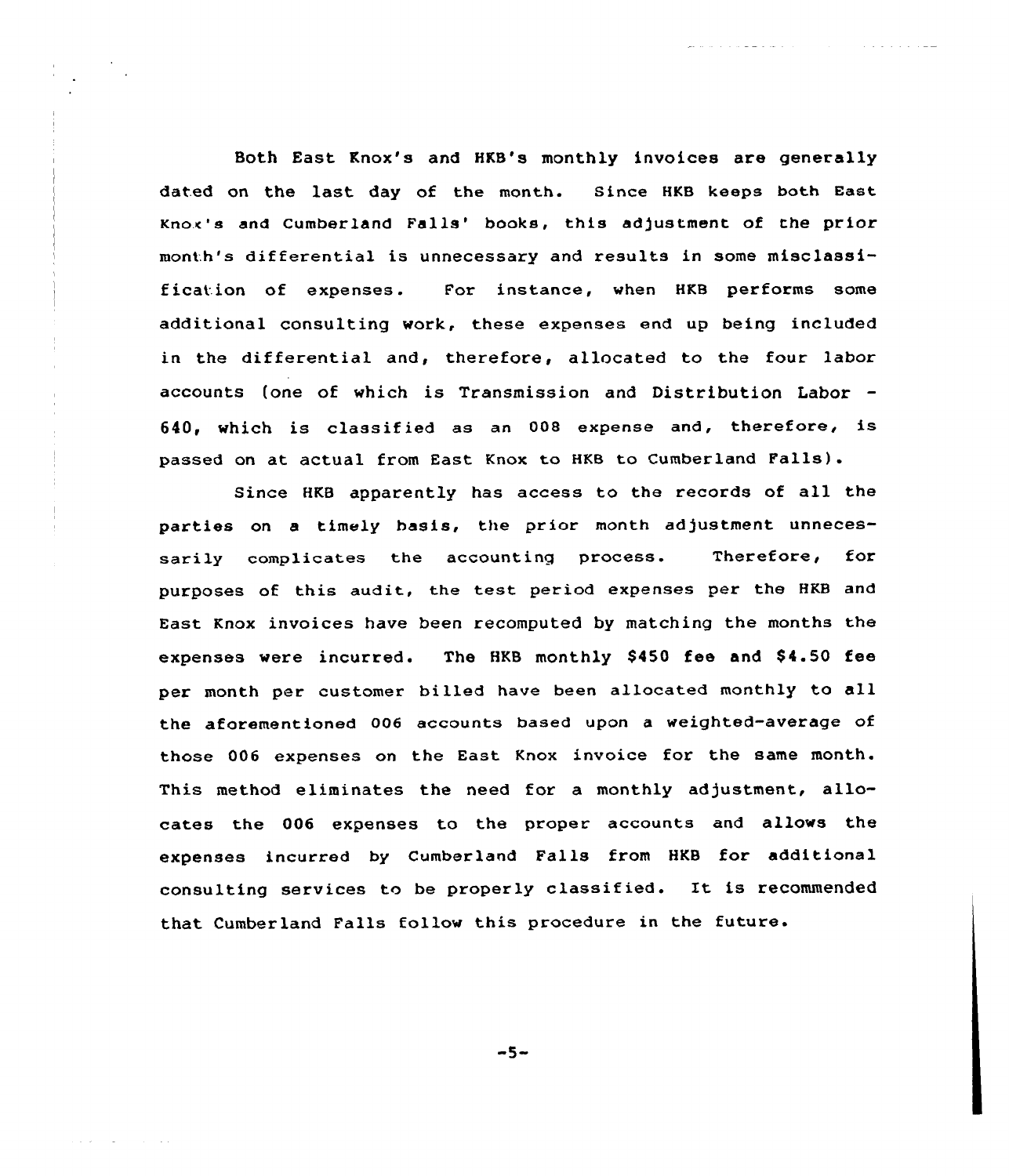In addition to the foregoing restatement of expenses, the audit revealed the following:

#### Purchased Water — 601

Cumberland Falls reported a test-year purchased water expense of \$62,563. <sup>A</sup> review of test-year purchased water invoices confirms this amount as being correct and, therefore, no adjustments to this account are necessary.

## Power Purchased for Pumpinq — 622

Cumberland Falls included in this account Sl,597 for electricity for the office. According to the Uniform System of Accounts, this expense is required to be recorded in Office Supplies and Expense Account 921. Therefore, this account has been reduced by  $$1,597$  to a balance of  $$5,648$ .

#### Transmission and Distribution-Labor — 640

Cumberland Falls reported \$25,277 test year expense for Transmission and Distribution Labor. This account is classified as an 008 expense, and, therefore, this expense per the East Knox invoice was passed on at actual to Cumberland Falls from HKB. However, this account has been included in Cumberland Falls' allocation of the monthly cost differential previously discussed even though it is not an 006 expense. Xn addition, the adjusting entry for the months of Narch through July of the test year were incorrectly recorded in reverse. An entry was made by Cumberland Falls in an attempt to correct the error, however, it was incorrect.

Since this is an <sup>008</sup> expense and it is passed through to Cumberland Falls at actual cost from East Knox, it has not been included in the revised allocation of the 006 expenses. The

 $-6-$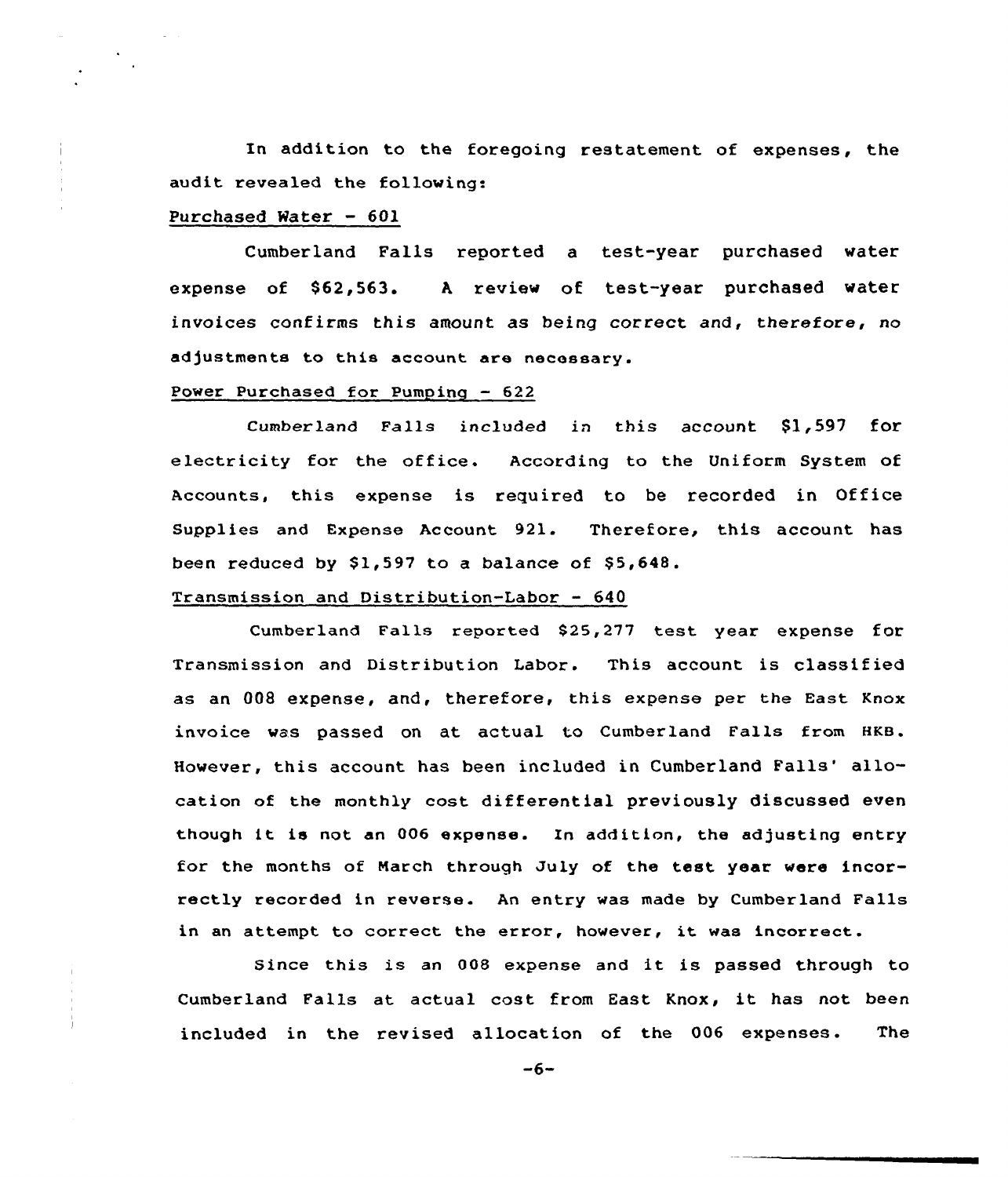Transmission and Distribution Labor expense per the East Knox invoices for the test year totals \$25,547. expense has been increased by \$270. Therefore, this

## Transmission and Distribution-Supplies and Expenses — 641

Cumberland Falls reported a test year expense of \$1,307 for Transmission and Distribution-Supplies and Expenses. However, a review of the cash disbursements ledger revealed a duplicate payment of an invoice to W. D. Bryant and Sons of \$51. In addition, two communication expenses totaling \$256 were incorrectly expensed to this account instead of Miscellaneous-General Expenses  $-930$ . Therefore, this account has been reduced by \$307 to reflect the proper test year expense.

## Maintenance of Mains — 651

The maintenance of mains expense reported by Cumberland Falls for the test year was \$1,498. However, this included credits of  $$1,134$  due to customers paying for a part of the service being performed. This revenue should have been recorded in Account No. <sup>474</sup> - Other Mater Revenues and not netted against the maintenance of mains expense. Therefore, this expense has been increased to \$2,632 in accordance with the Uniform System of Accounts.

#### Naintenance of Services — 652

Cumberland Falls reported for the test year a maintenance of services expense of  $$1,429$ . Due to the recomputation of expenses from East Knox through HKB to Cumberland Falls, a slight discrepancy of \$<sup>6</sup> occurred. Since the recomputation is based on the actual expenses incurred during a month and avoids a timing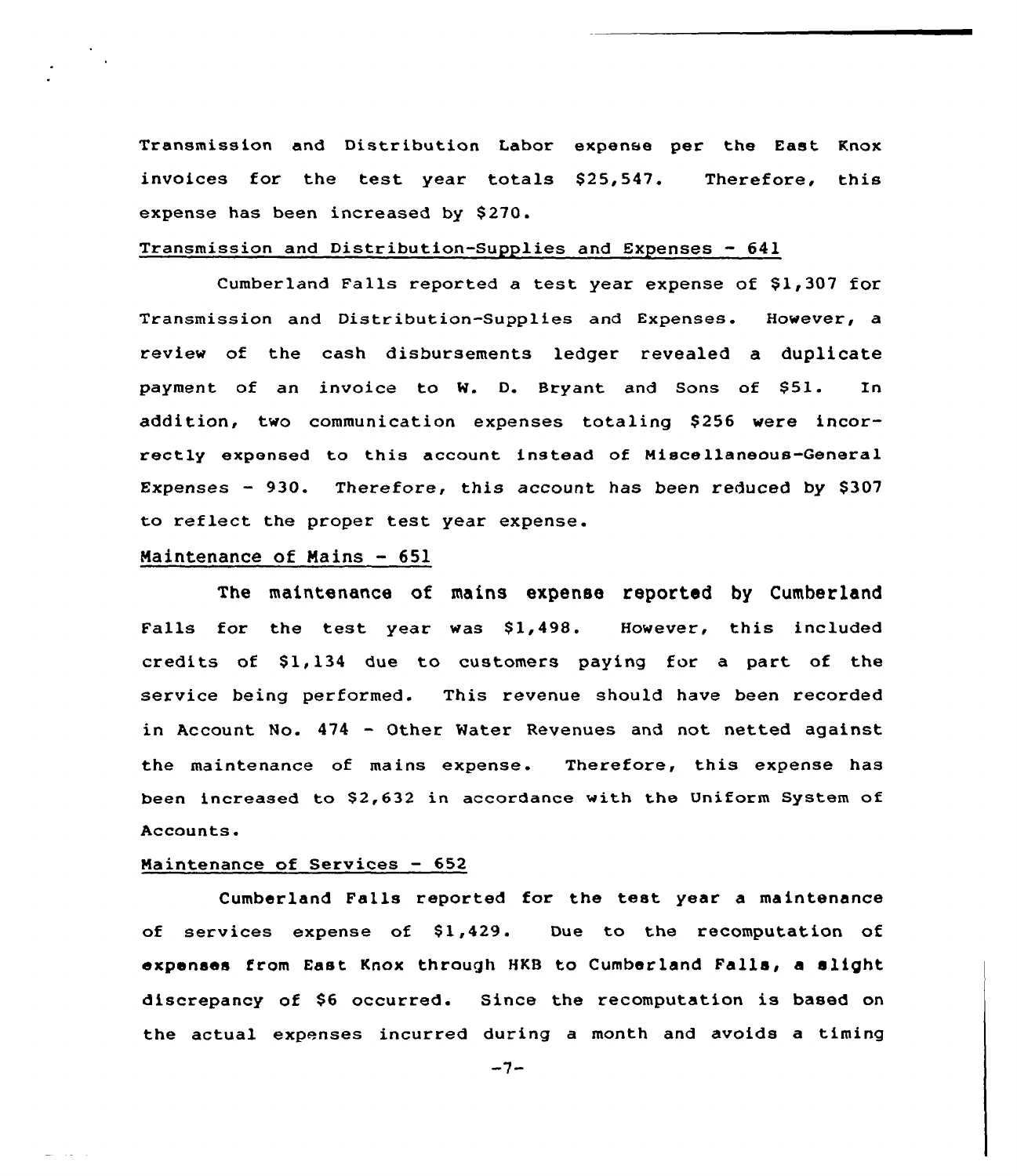problem, the recomputation is considered correct and the expense has been reduced to \$1,423.

#### Maintenance of Meters — 653

The maintenance of meters expense reported by Cumberland Falls for the test year was \$6,470. However, a review of invoices disclosed that \$7,786 was improperly expensed. In addition, a review of the General Journal revealed that 81,500 was improperly credited to this account.

Cumberland Falls expensed during the test year two master meter relocations totaling \$6,874. In accordance with the Uniform System of Accounts, these expenses have been capitalized in Account No. 101-343 — Transmission and Distribution Lines and depreciated over 35 years using the straight-line depreciation method.

The cost of the Brush Harbor master meter relocation was computed on work order no. 85-31. East Knox prepared the work order and performed the work. The work order stated that a 4-inch tapping valve costing \$265 was supplied at no charge. Cumberland Falls, however, included this expense in the Maintenance of Meters Account for the test year. Since this item was provided at "no charge" it has been capitalized in Account No.  $101-343$  - Transmission and Distribution Lines and included in Account No. 271 Contribution in Aid of Construction.

Tri County Assemblies, Inc., ("Tri County") is an industrial customer that needed the Brush Harbor master meter relocation to insure a proper level of pressure. Tri County agreed to contribute \$1,500 towards the cost of the master meter relocation.

 $-8-$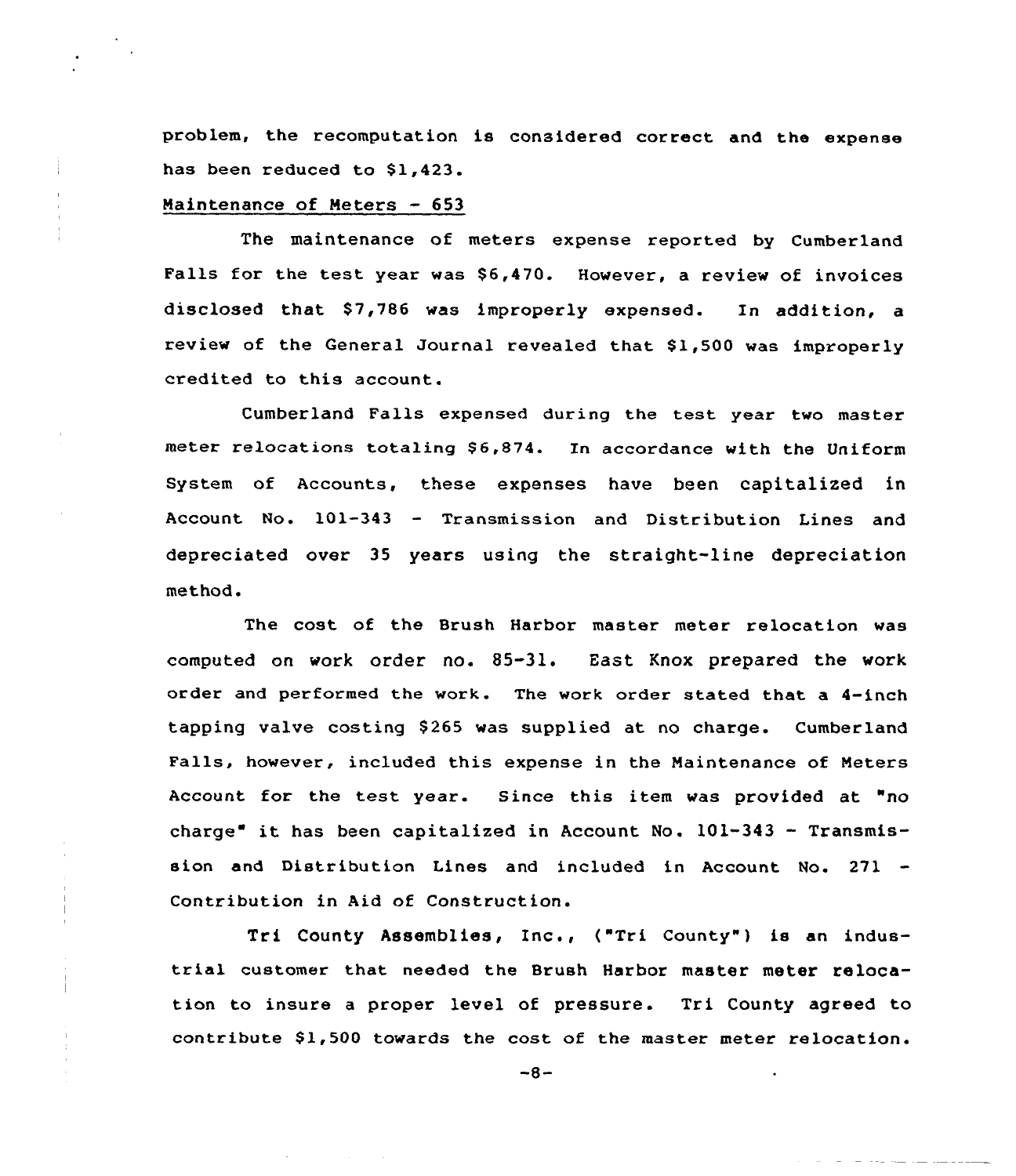Cumberland Falls credited this revenue to the Maintenance of Meters Account. According to the Uniform System of Accounts, this revenue is required to be recorded in Account. No. 271 — Contributions in Aid of Construction instead of being credited to the expense account.

Cumberland Falls installed a new 2-inch meter at Tri County. The total cost was \$647 and was incorrectly expensed. The meter costing \$349 is required to be recorded in Account No. 101-346 - Meters while the \$298 installation charge is required to be recorded in Account No. 101-347 — Meter Xnstallations-Services.

Due to the capitalization of the aforementioned items and the reclassification of the revenue from Tri County, the maintenance of meters expense has been reduced to \$184.

## Extraordinary Repairs and Maintenance  $-656$

Cumberland Falls reported \$211 of extraordinary repairs and maintenance expense for the test year. The \$211 expense was incurred for having a pump motor installed, which was held in stock. According to the Uniform System of Accounts, this expense should be capitalized and recorded in Account No. 101-325 -Pumping Plant Structures and Equipment. This item has, therefore, been reclassified and depreciated over 10 years using the straight-line depreciation method.

#### Meter Reading Labor — 901

Cumberland Falls reported a test-year meter reading labor expense of  $$12,950$ . Due to the recomputation of expenses from East Knox through HKB to Cumberland Falls a slight discrepancy of \$7 occurred. Since the recomputation is based on the actual

 $-9-$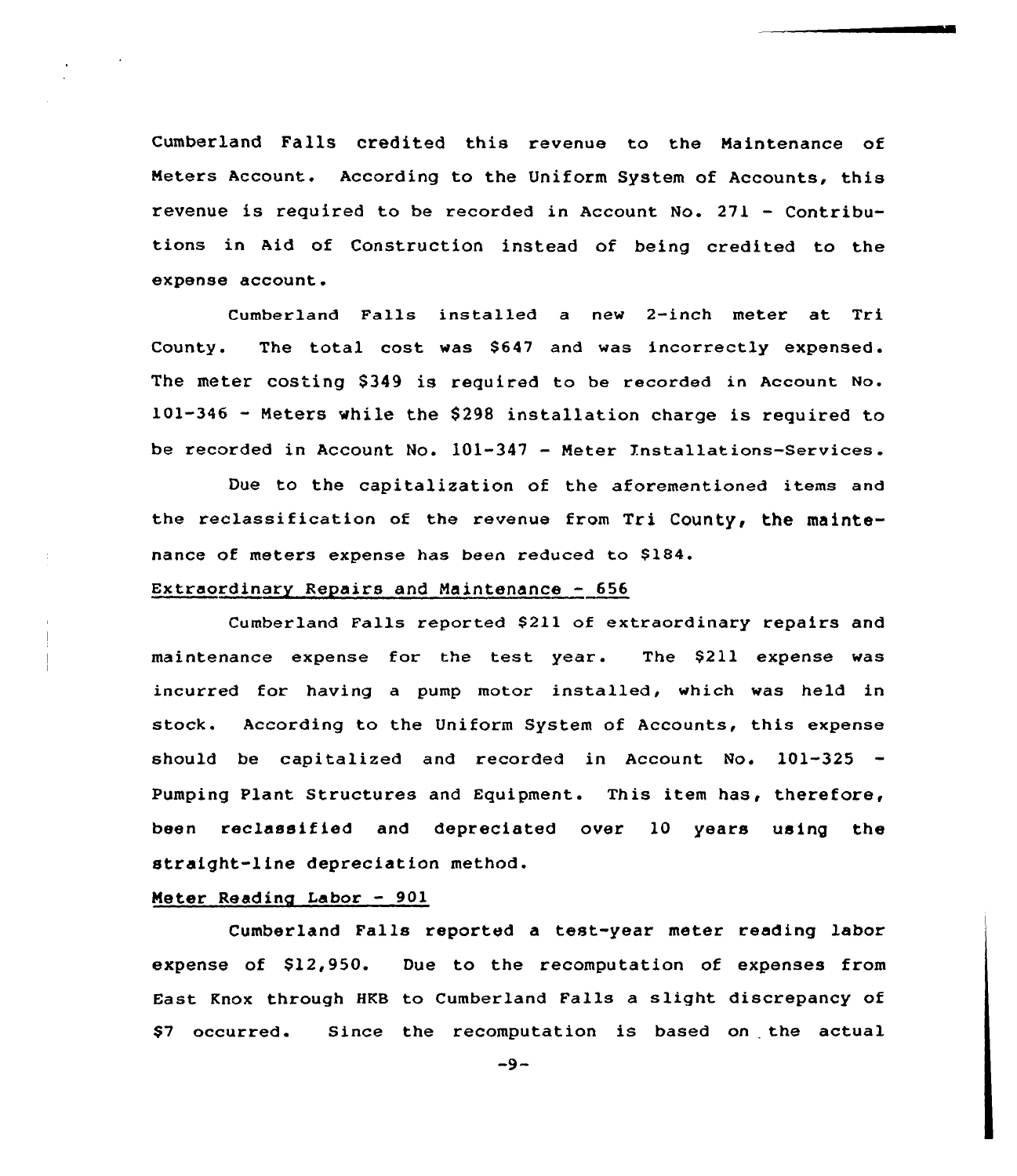expenses incurred during a month and avoids a timing problem, the recomputation is considered correct and the expense has been restated at \$12,957.

# Accounting and Collecting Labor — 902 and Administrative Services  $-920$

The reported test year expense for accounting and collecting labor was \$22,310. The reported test year expense for administrative services is  $$1,619$ . Due to the allocation method Cumberland Falls used and a problem of Cumberland Falls recording the monthly adjusting entry in reverse for the last <sup>5</sup> months of the test year and then making an incorrect correcting entry, a discrepancy arose between the amounts reported per the application and the amounts from the recomputation of the monthly expenses actually incurred. Since the recomputation is based on the actual expenses incurred during a month and avoids a timing problem and avoids the "incorrect" adjusting entries made for the last 5 months of the test year, the recomputation is considered correct. Therefore, the accounting and collecting labor expense has been increased by \$1,956 due to the discrepancy while the administrative services expense has been reduced by \$330.

## Office Supplies and Expense — 921

**Carl Corp.** 

and was a strong control.

Cumberland Falls reported <sup>a</sup> test-year office supplies and expense of \$640. This expense has been increased by \$1,597 due to the reclassification of the power expense for the office from Account No. <sup>622</sup> - Power Purchased for Pumping.

-10-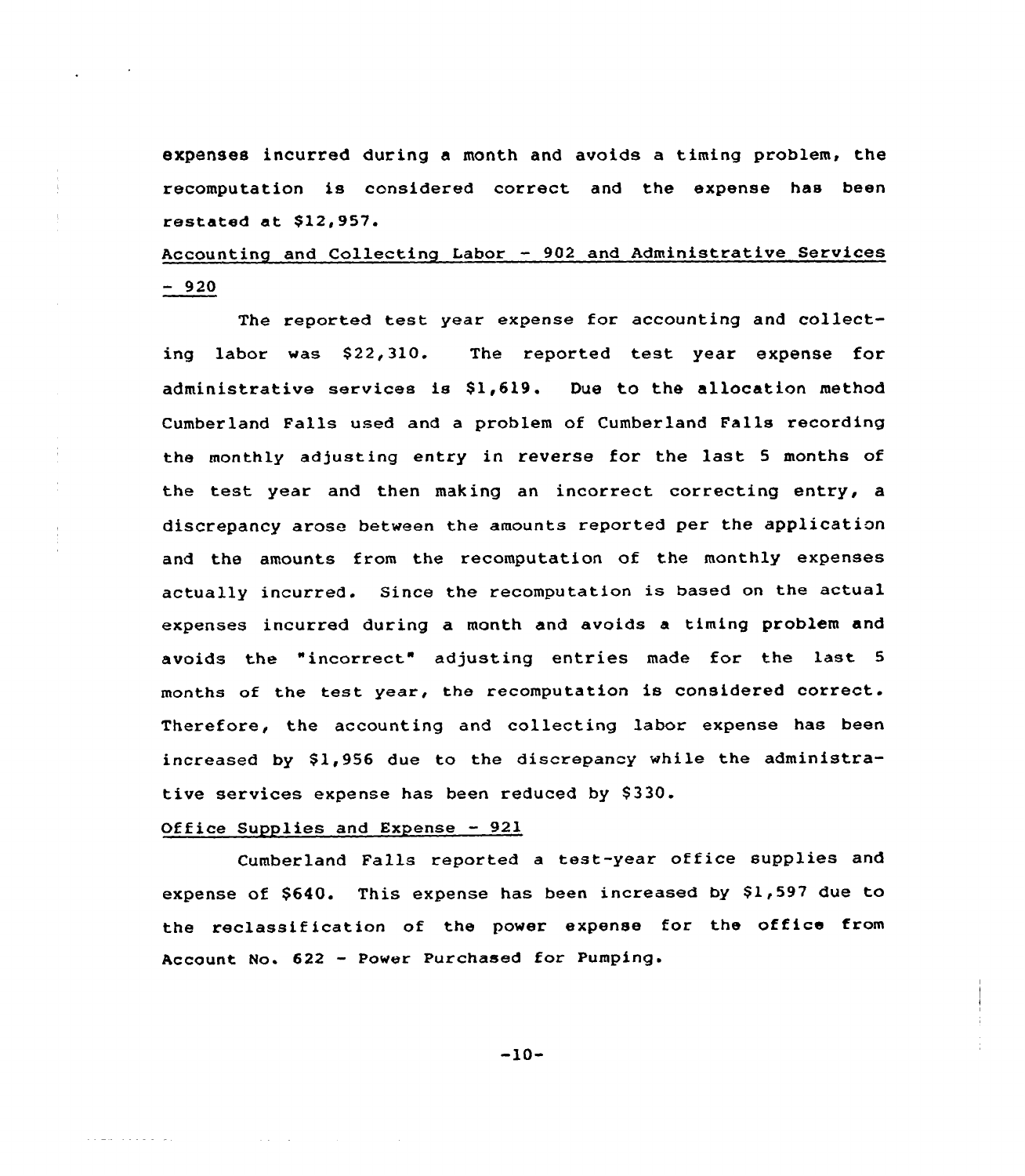## Outside Services-Engineering — 923

Cumberland Falls reported for the test year outside services-engineering expenses of \$2,500. Vaughn and Melton consulting Engineers prepared a preliminary engineering report for the proposed expansion project for \$2,500. Pursuant to the Uniform System of Accounts and Generally Accepted Accounting Principles, expenses associated with the preparation of a case before the Commission should be charged to Account No. 186 — Miscellaneous Deferred Debits and amortized over 3 years in the Regulatory Commission Expense — Account No. 928. Therefore, this expense has been reclassified reducing the outside services-engineering expense to \$0.

## Employee Benefits — 926

East Knox hired three full-time employees to perform duties only for Cumberland Falls. When one of these employees takes a sick or vacation day, their hours are charged to Employee Benefit Account 926. Of the three employees, one works under Accounting Labor and Administrative Services while the other two work under Heter Reading Labor and Transmission and Distribution Labor. The employee benefits expense is classified as an 006 expense and, therefore, is included in the monthly fee and the \$4.50 per month per customer billed fee of HKB to Cumberland Falls. Since these expenses for vacation and sick leave are not considered actual employee benefits, such as health insurance, these expenses should be charged in the future to the various labor accounts which that employee's labor would have been charged for that day. This accounting method should be followed since the transmission and

 $-11-$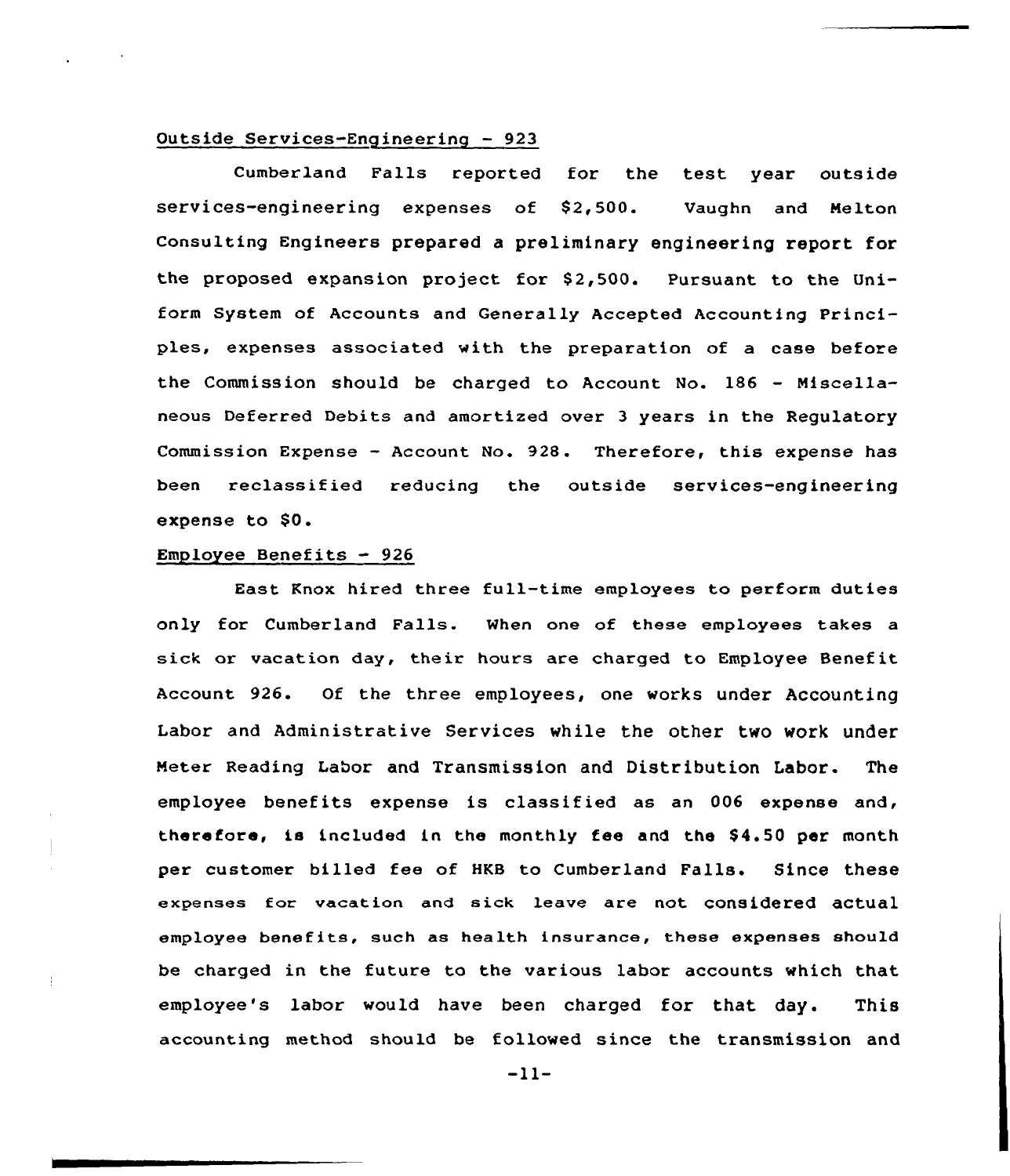distribution labor expense is an 008 expense and, as such, is passed on as actual to Cumberland Falls and should not be subject to the allocation of the HKB monthly fees. In addition, this method would provide a more accurate classification of expenses.

Due to time constraints and the limited scope of this audit, the aforementioned reclassification of Employee Benefits was not made for the test year. However, since Employee Benefits is classified as an <sup>006</sup> expense, it is subject to the allocation of the monthly fees. Cumberland Falls did not use this account when allocating the monthly adjustment. In addition, Cumberland Falls misclassified this expense for October through December during the test year by including it in General Niscellaneous Expense Account 930, instead of the Employee Benefits Account.

Due to the aforementioned items and the recomputation of the monthly expenses, a discrepancy has appeared. Since the recomputation is based on the actual expenses incurred for a month prorated from the HKB monthly fees, it is considered correct. Therefore, the employee benefits expense has been increased by 81,770.

## Regulatory Commission Expense — 928

Cumberland Falls included in this account the Public Service Commission annual assessment of S218- This expense is required by the Uniform System of Accounts to be recorded in Account No. 408 — Taxes Other Than Income. The expenses associated with preparing and presenting a case to the Commission should be accounted for in Account No. 186 — Miscellaneous

 $-12-$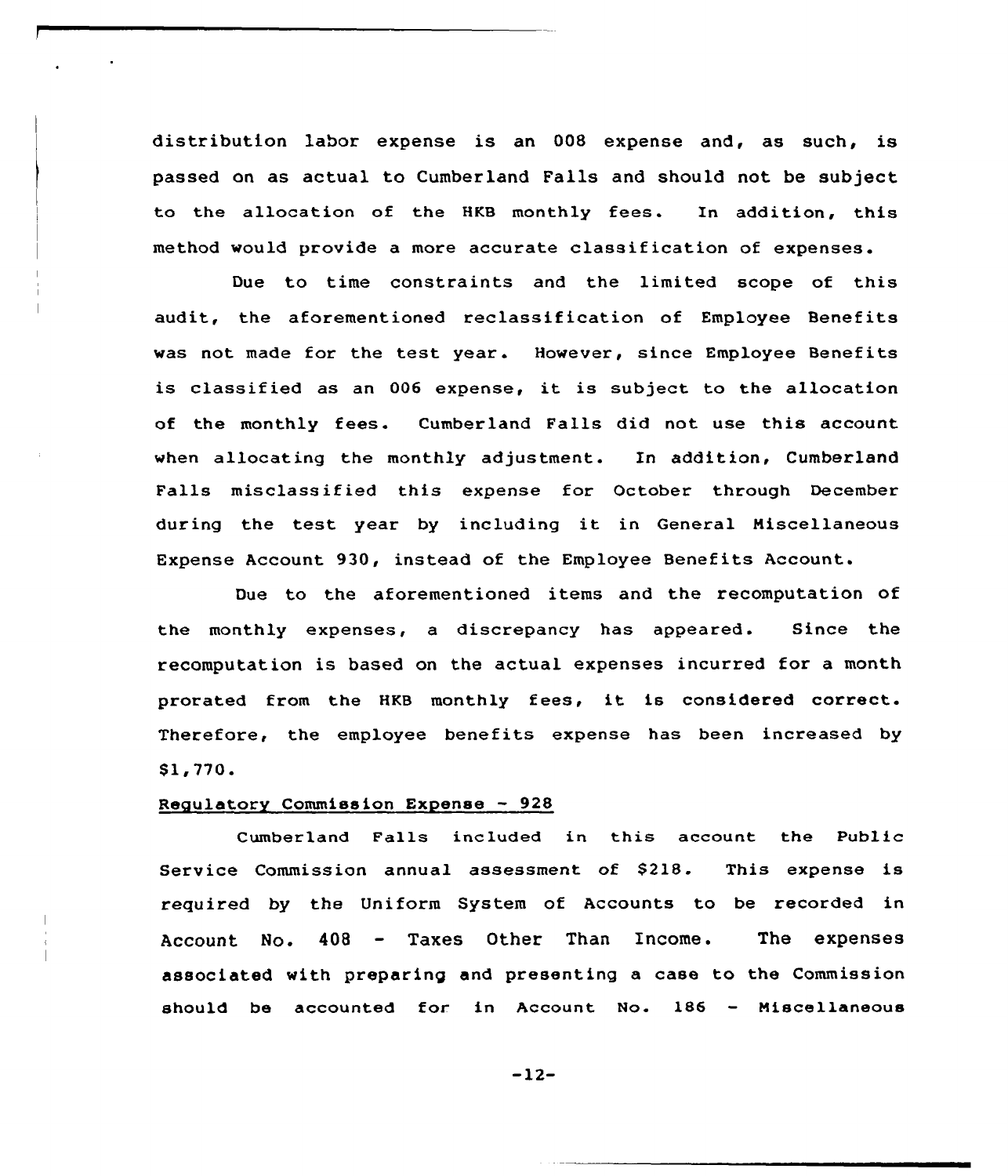Deferred Debits and amortized through the Regulatory Commission Expense Account 928.

During the test year Cumberland Falls incurred the following expenses associated with the case performed by HKB:

| Date of<br>Invoice | Description                                                        | Amount     |
|--------------------|--------------------------------------------------------------------|------------|
| 1/31/85            | Proposed Water Line Extension Project                              | \$3,587.50 |
| 6/30/85            | Consulting Services as Requested - Water<br>Line Extension Project | 273,22     |
| 7/31/85            | Consulting Services as Requested - Water<br>Line Extension Project | 261.27     |
|                    | <b>TOTAL</b>                                                       | \$4,121.99 |

Due to Cumberland Falls' practice of the monthly allocation of the difference between the accounts payable recorded in the prior month and the accounts payable amount actually paid in the current month, these expenses associated with the case were not separated out but allocated to the four labor accounts Cumberland Falls has chosen to use for the monthly adjustment. Since a recomputation of the monthly expenses has been done, the expenses associated with the preparation of the case have been reclassified into Account No. 186 - Miscellaneous Deferred Debits and amortized over 3 years through the Regulatory Commission Expense Account. The \$2,500 preliminary engineering report has also been reclassified into the appropriate accounts.

The total for Account No. 186 — Niscellaneous Deferred Debits is \$5,622. Since this is to be amortized over 3 years, the Regulatory Commission Expense Account 928 is \$2,207 for the test year.

 $-13-$ 

المناور والمتحدث والمتوقف والمتاريخ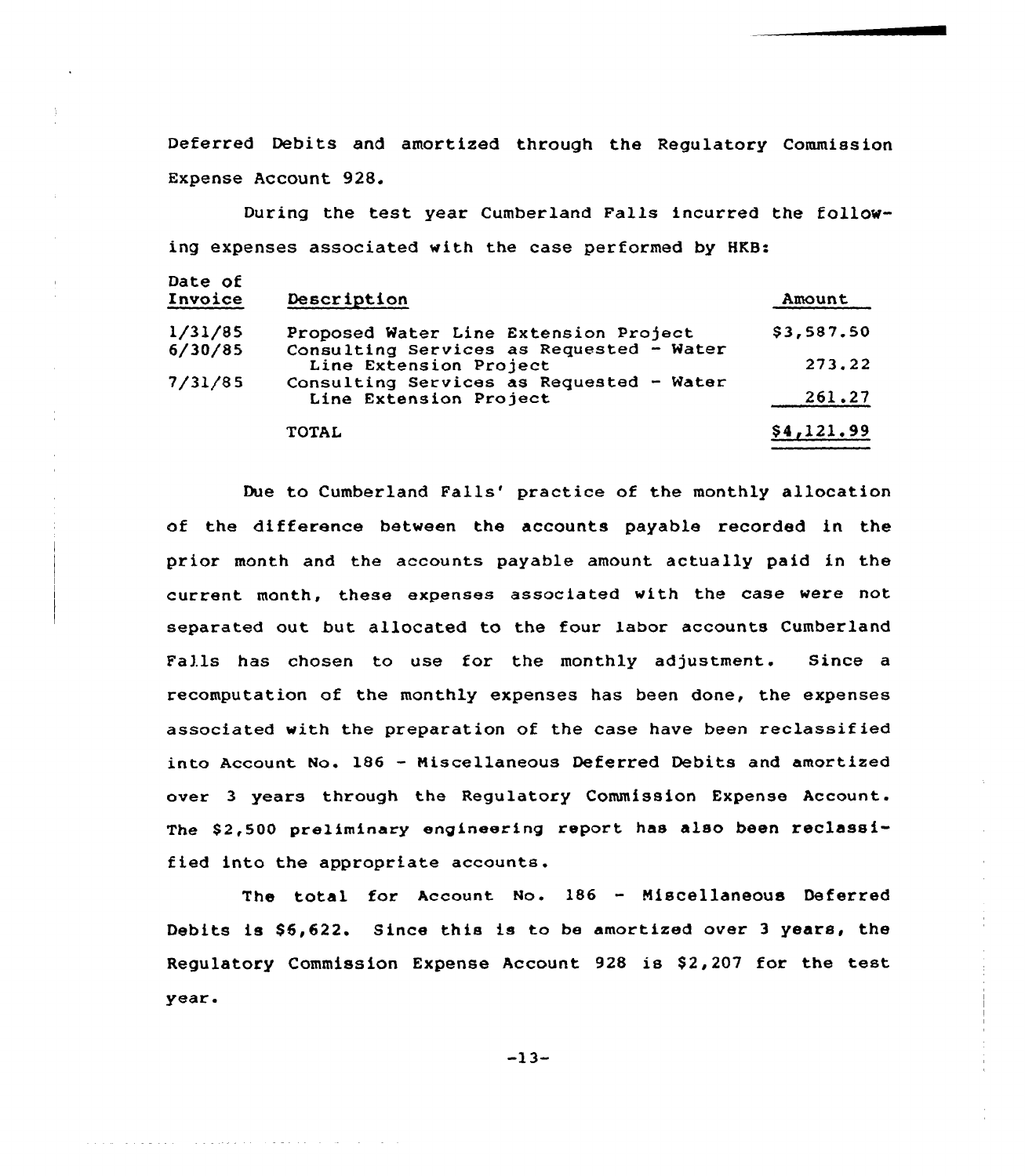## Miscellaneous General Expenses — 930

Cumberland Falls reported test-year miscellaneous general expenses of \$2,992. However, the communication expenses of \$256 incorrectly recorded in Account Mo. 641 — Transmission and Distribution-Supplies and Expenses has been reclassified to the Niscellaneous General Expenses. ln addition, the employee benefits expense for October, November and December of the test year had been incorrectly recorded in the Niscellaneous General Expenses. The Employee Benefit expense totaling  $$1,674$  has been reclassified to Account No.  $926 -$  Employee Benefits.

review of the General Journal disclosed a credit to the Miscellaneous General Expense Account of \$58 originating from the cash receipts journal. According to the Uniform System of Accounts, revenues received should not be credited to the associated expense account. Therefore, this revenue item has been excluded from the Niscellaneous General Expense Account and included in Account No. 474 — Other Water Revenue.

The cumulative total of the aforementioned items results in reducing the miscellaneous general expense by  $$1,360$  to a balance  $of $1,632.$ 

#### Transportation Expense — 933

Cumberland Falls reported a test-year transportation expense of \$8,055. This account includes expenses incurred from HKB's monthly fees, actual other expenses, and lease payments on a truck. The transportation expense per East Knox invoices is classified as an 006 expense and, therefore, is included in HKB's monthly fees to Cumberland Falls. Cumberland Falls did not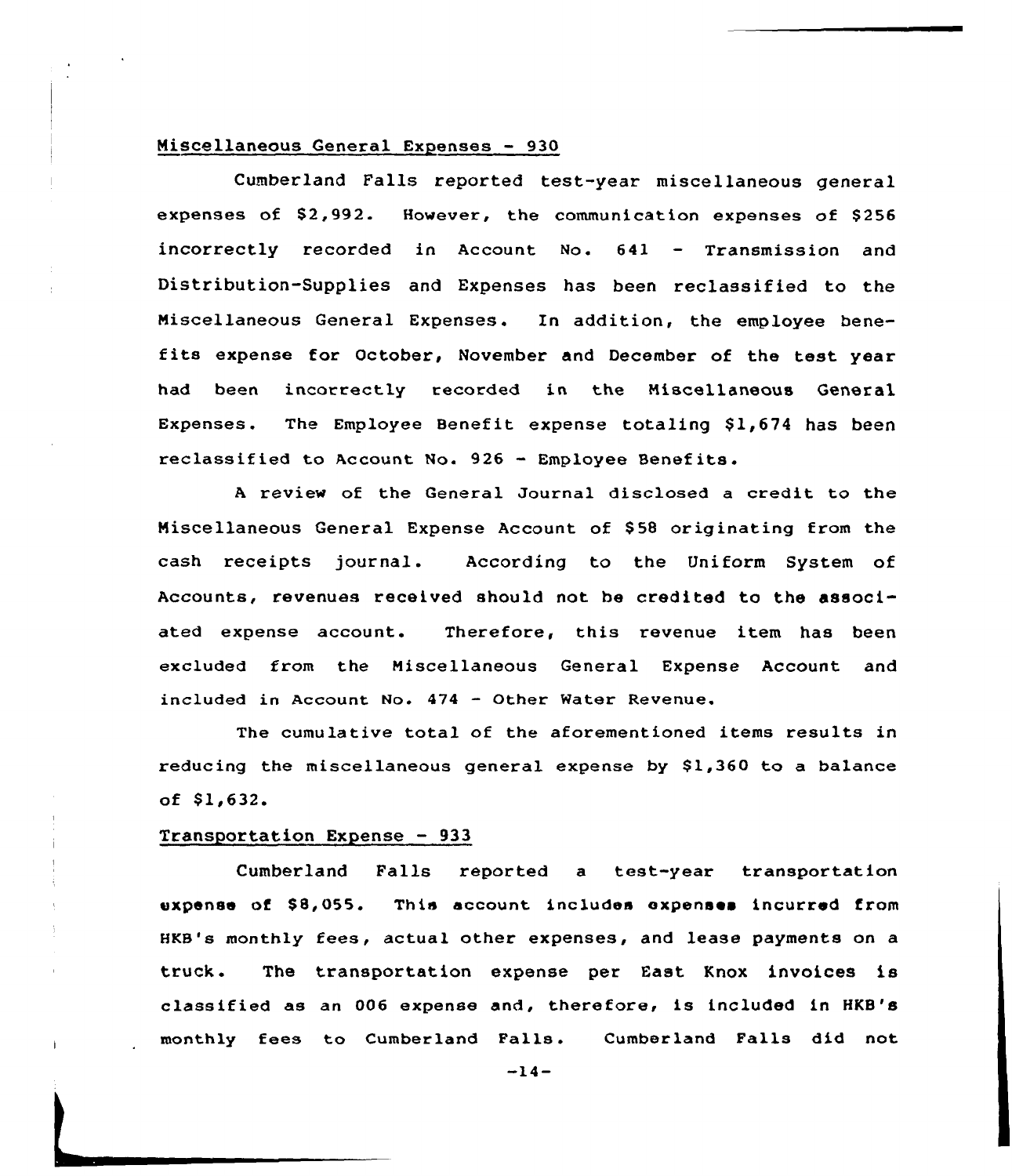include the transportation expense in its monthly adjustment of the allocation of the difference of the accounts payable recorded in the prior month and the accounts payable amount actually paid during the current month.

Since the transportation expense is classified as an 006 expense, it is subject to the allocation of HKB's monthly fees based upon the weighted average of all the 006 expenses per each month. The recomputation of the monthly expenses incurred results in a different amount charged to the transportation expense than under Cumberland Falls' method of monthly adjustments. Since the recomputatian amaunt is determined on actual expenses incurred in the current month and avoids any timing problems and requires no monthly adjustment, it is considered correct.

Cumberland Falls included in the transportation expense a \$350 deposit for the lease of a truck. This deposit is not an expense since it is subject to refund under the lease agreement. The deposit should be classified in Account No. 134 - Other Special Deposits.

During the test year, Cumberland Falls had <sup>a</sup> transmission overhaul performed an another truck. This expense totaled 8385 and should have been capitalized in Account No. <sup>392</sup> - Transportation Equipment. This expense has been reclassified and is being depreciated over <sup>5</sup> years using the straight-line method of depreciation.

The cumulative total adjustments ta this expense due to the aforementioned items is \$<505>. Therefore, this expense has been reduced to  $$7,550.$ 

-15-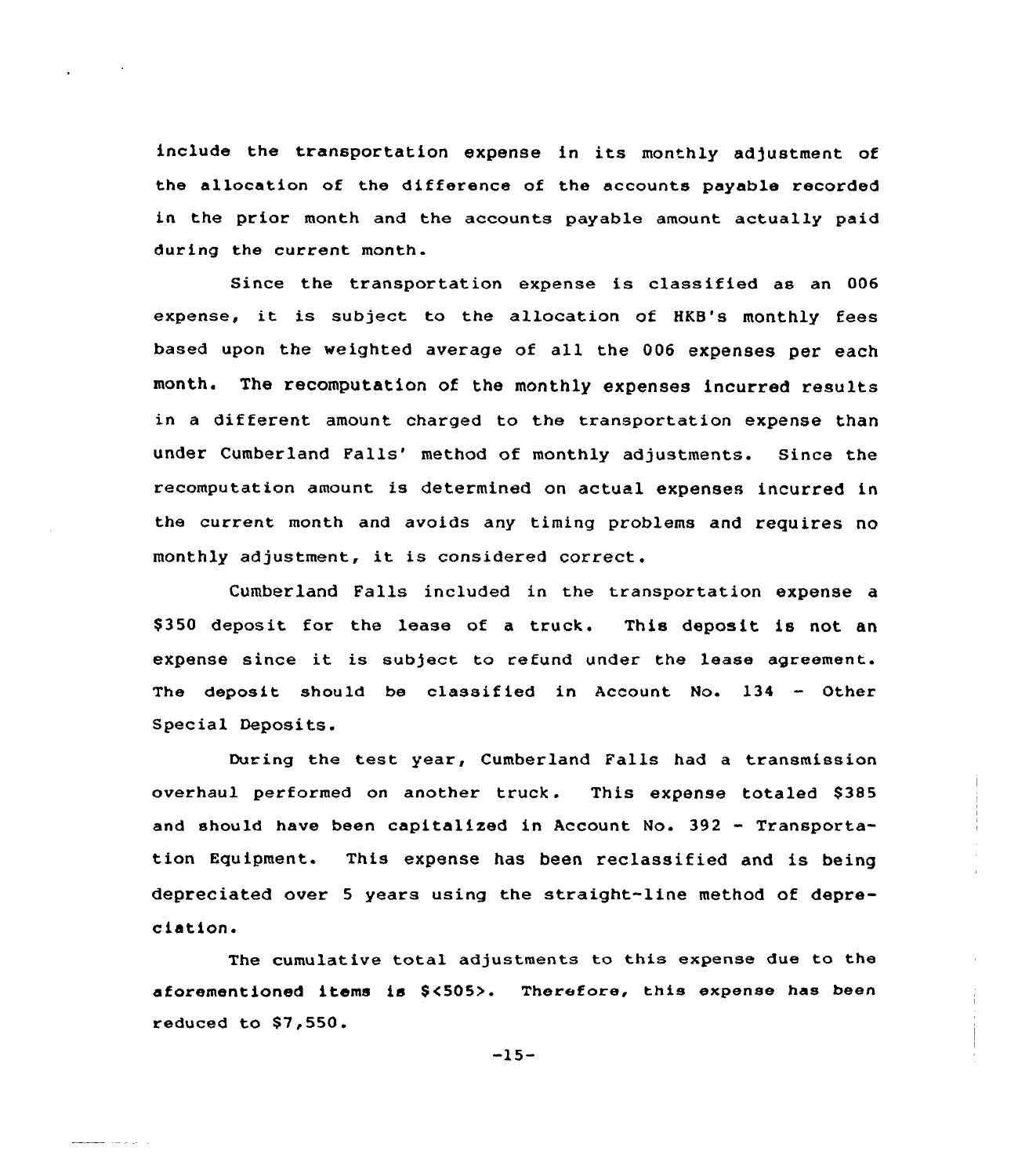#### Improvements to Corbin and Bee Creek Pumping Stations

During the test year HKB provided engineering services to help determine how to improve the Corbin and Bee Creek Pumping Stations. The total expense for these services during the test year was \$7,052. Due to Cumberland Falls' method of allocating the difference in the Accounts Payable recorded for the prior month and the Accounts Payable actually paid in the current month, this expense has been allocated to the four labor expense accounts. Since these improvements will eventually improve the stations and the benefit derived will extend over one period, these expenses have been capitalized in Account No. 101-321 Pumping Plant-Structure and Improvements and depreciated over 10 years using the straight-line depreciation method.

## Meter Reclassification

In July 1985, the cost of <sup>a</sup> meter was incorrectly capitalized in Account No. 101-347 — Heter Installations. Therefore, the meter expense of \$308 has been reclassified to Account No. 101-346 Meters.

-16-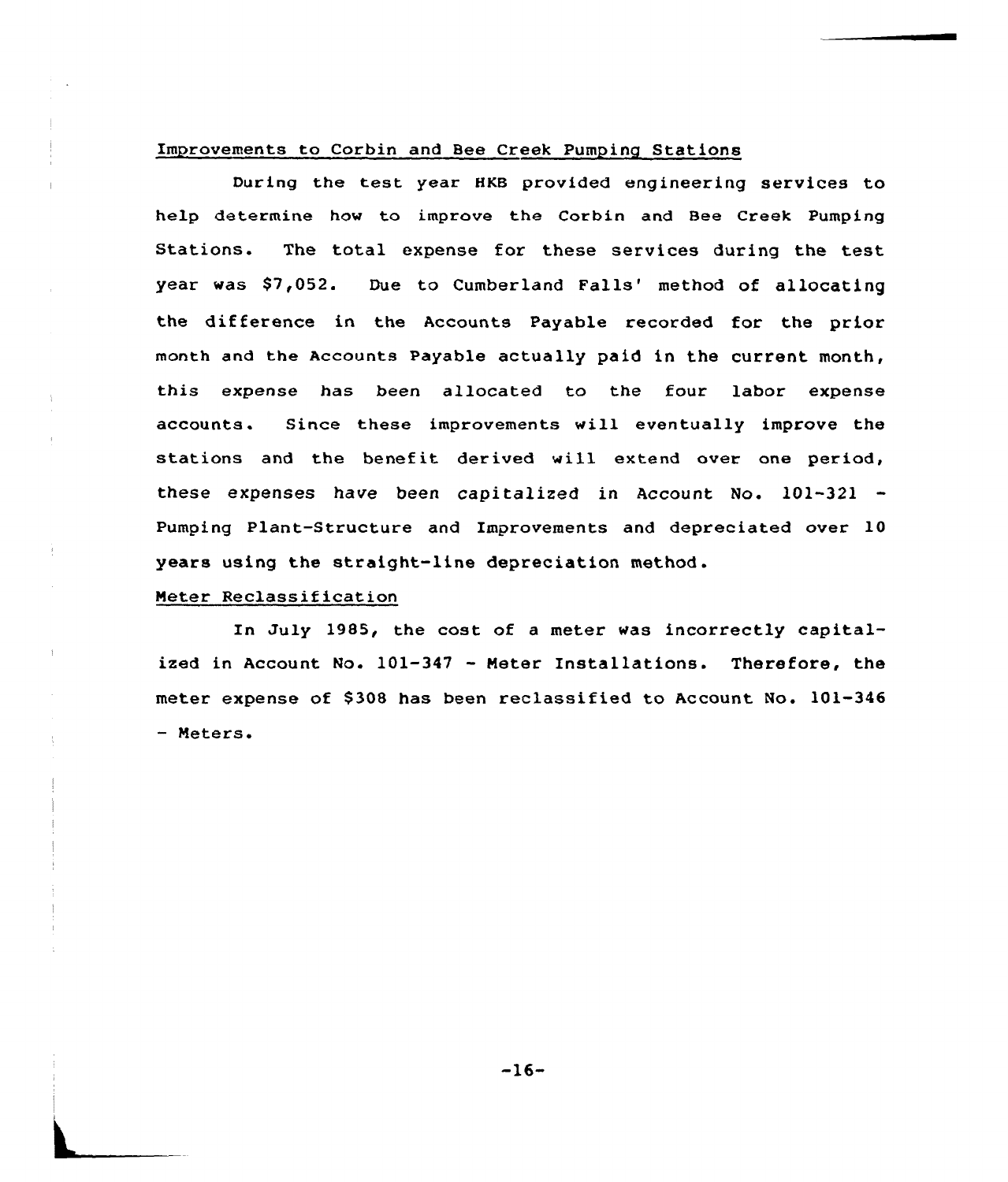## Depreciation Expense — 300

Cumberland Falls reported test-year depreciation expense of \$ 19,407. Due to the limited audit several items have been capitalized, therefore, increasing test year depreciation. The following schedule recaps the capitalization adjustments with the applicable depreciation expense:

| Account<br>No. | Title of Account                                  | Depreciation<br>Expense | Explanation                                                                                                                                      |
|----------------|---------------------------------------------------|-------------------------|--------------------------------------------------------------------------------------------------------------------------------------------------|
| 101-392        | Transportation Equipment                          | 77<br>S.                | Transmission over-<br>haul, S/L 5 years;<br>\$385                                                                                                |
| $101 - 343$    | Transmission & Distribu-<br>tion Lines            | 204                     | 2 master meter re-<br>locations; S/L 35<br>years; $$7,139$                                                                                       |
| 101-321        | Pumping Plant - Structure<br>and Improvements     | 705                     | Improvements to<br>Corbin & Bee Creek<br>Pumping Stations;<br>$S/L$ 10 years;<br>\$7,052                                                         |
| $101 - 325$    | Pumping Plant - Electric<br>Structure & Equipment | 21                      | Labor to install<br>pump held in stock;<br>$S/L$ 10 years;<br>\$211.01                                                                           |
|                | 101-347 Meter Installations                       | $-0-$                   | April, 1985 - Tri<br>County Meter In-<br>stallation; \$298;<br>July, 1985 meter<br>reclassified in<br>Meter Account<br>\$<308>; S/L 35 yrs.      |
| $101 - 346$    | Meters                                            | 46                      | April 1985/Meters<br>\$349; May 1985/<br>Meters \$955; July<br>1985/Meter reclas-<br>sified from Meter<br>Installation Acct.<br>308; S/L 35 yrs. |
|                |                                                   |                         |                                                                                                                                                  |

\$1,053

the contract contract complete and sometime

—17-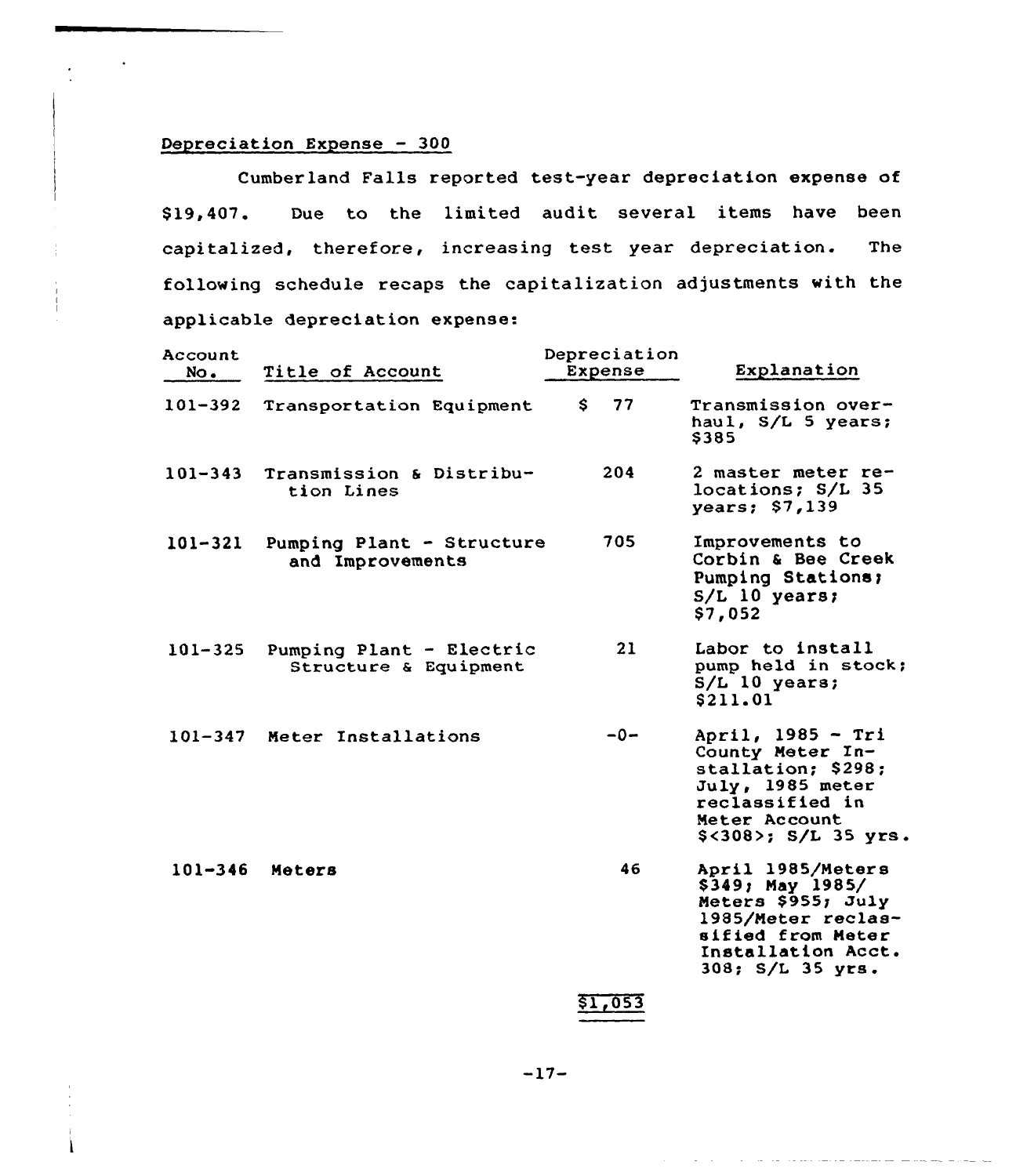Because of the limited scope of this audit, the staff has not determined the validity of Cumberland Falls reported plant in service; therefore, except for the increase in depreciation expense due to the aforementioned capitalized items, the staff has made no attempt to verify Cumberland Falls' depreciation expense. The adjusted depreciation expense for the test year is \$20,460. Taxes Other Than Income  $-408$ 

# Cumberland Falls recorded the annual Public Service Commission assessment in Account No. 928 — Regulatory Commission Expense. Pursuant to the Uniform System of Accounts, this expense is required to be included in Account No. 408 — Taxes Other Than Income. Therefore, this expense has been reclassified to Account No. 408 — Taxes Other Than Income.

#### Other Water Revenues — 474

The Uniform System of Accounts requires miscellaneous operating revenues received to be recorded in Account No. 474 Other Water Revenues. Per the cash receipts and sales journals, several credits to the Maintenance of Mains Account 651 and to the Miscellaneous General Expense Account 930 were made incorrectly. These credits are required to be recorded in the Other Water Revenues Account 474. These credits total \$1,192 and have been classified to Account No. 474 — Other Water Revenues.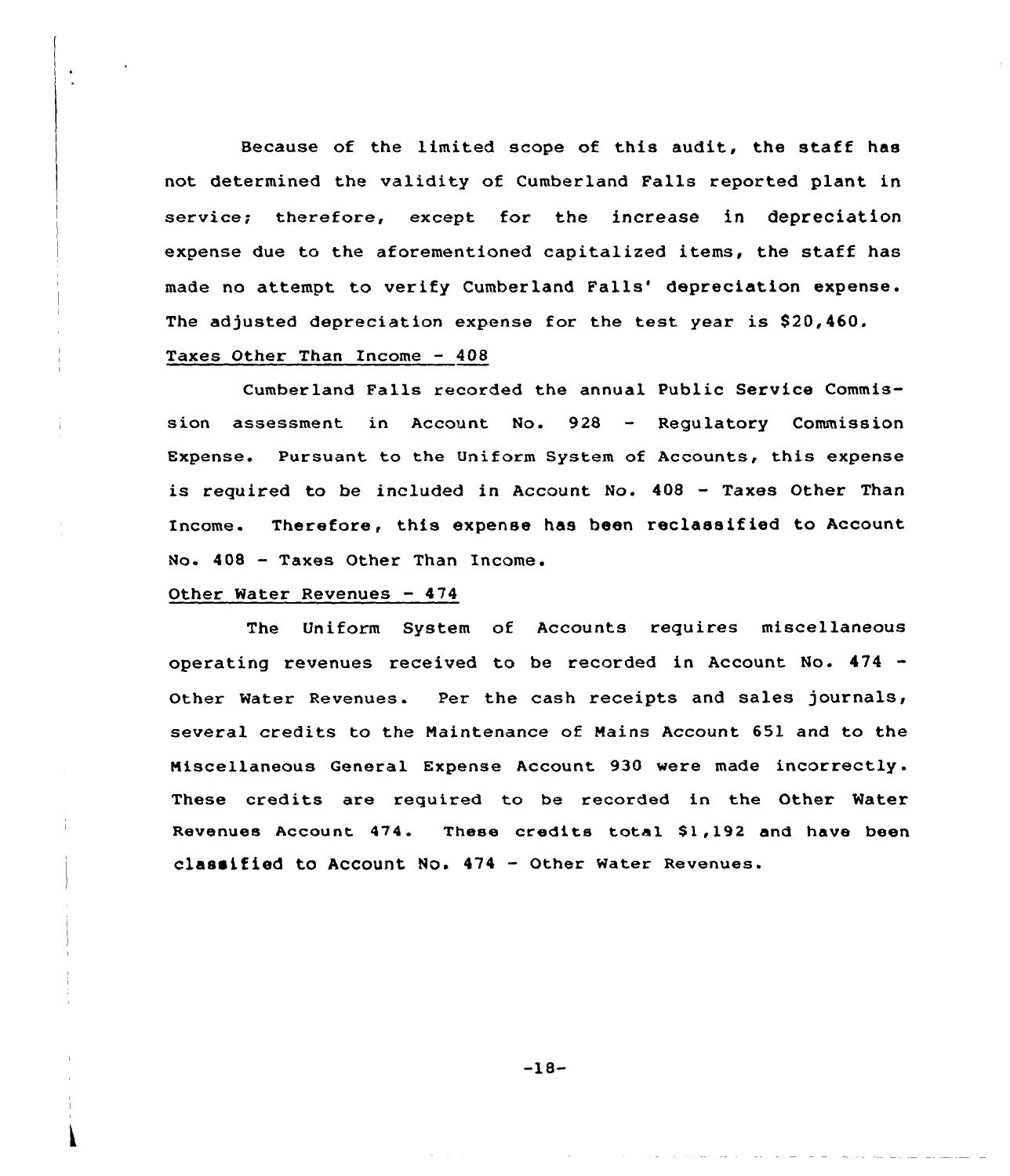## **SUMMARY**

The following is a summary of the effect of these adjust-

 $\omega$  as  $\omega$  as  $\omega$  . The set of  $\omega$ 

ments on Cumberland Falls' test-year operating statement:

| Acct.<br>No. | Account Name                    | <b>Test Year</b><br>Reported | Staff<br>Adjustments     | <b>Test Year</b><br>Adjusted |
|--------------|---------------------------------|------------------------------|--------------------------|------------------------------|
|              |                                 |                              |                          |                              |
|              | Revenues                        |                              |                          |                              |
| 461          | Sales-Gen. Customers            | \$182,459                    |                          | \$182,459                    |
| 464          | Sales-Public Utilities          | 2,796                        |                          | 2,796                        |
| 471          | Misc. Serv. Revenues            | 4,252                        |                          | 4,252                        |
| 474          | Other Water Revenues            | $-0-$                        | \$1,192                  | 1,192<br>Ş                   |
|              |                                 | \$189,507                    | $\sqrt{5}$ 1,192         | \$190,699                    |
|              |                                 |                              |                          |                              |
|              | Operating Expenses              |                              |                          |                              |
|              | 601-1 Purchased Water - Corbin  | \$44,992                     | $-0-$                    | \$44,992                     |
|              | 601-2 Purchased Water -         |                              |                          |                              |
|              | Williamsburg                    | 16,772                       | --0−                     | 16,772                       |
|              | 601-3 Purchased Water - W.      |                              |                          |                              |
|              | Laurel                          | 799                          | -0-                      | 799                          |
| 622          | Power Purchased for Pumping     | 7,245                        | <1,597>                  | 5,648                        |
| 623          | Pumping-Supplies & Expenses     | 34                           | $-0-$                    | 34                           |
| 625          | Maintenance of Pumping Plant    | 599                          | $-0-$                    | 599                          |
| 632          | Water Treatment & Expense       | 150                          | $-0-$                    | 150                          |
| 640          | Trans. & Dist. Labor            | 25,277                       | 270                      | 25,547                       |
| 641          | Trans. & Dist. Sup. & Exp.      | 1,307                        | $307$                    | 1,000                        |
| 651          | Maintenance of Mains            | 1,498                        | 1,134                    | 2,632                        |
| 652          | Maintenance of Services         | 1,429                        | 55                       | 1,423                        |
| 653          | Maintenance of Meters           | 6,470                        | $6, 286>$                | 184                          |
| 654          | Maintenance of Hydrants         | 166                          | $-0-$                    | 166                          |
| 656          | Extraordinary Repairs &         |                              |                          |                              |
|              | Maintenance                     | 211                          | <211                     | $-0-$                        |
| 901          | Meter Reading Labor             | 12,950                       | 7                        | 12,957                       |
| 902          | Acct. & Collecting Labor        | 22,310                       | 1,956                    | 24,266                       |
| 903          | Customer Accounts-Supplies      |                              |                          |                              |
|              | & Expenses                      | 3,868                        | $-0-$                    | 3,868                        |
| 904          | Uncollectible Accounts          | 2,555                        | -0-                      | 2,555                        |
| 920.         | Administrative Services         | 1,619                        | <330>                    | 1,289                        |
| 921          | Office Supplies & Expenses      | 640                          | 1,597                    | 2,237                        |
|              | 923-1 Outside Serv.-Engineering | 2,500                        | <2,500>                  | $-0-$                        |
|              | 923-2 Outside Services-Legal    | 835                          | $-0-$                    | 835                          |
|              | 923-3 Outside Serv.-Accounting  | 3,865                        | $-0-$                    | 3,865                        |
|              | 924-1 Liability & Property Ins. | 282                          | $-0-$                    | 282                          |
|              | 924-3 Insurance-Truck           | 989                          | -0-                      | 989                          |
| $924 - 4$    | Insurance-Fidelity Bonds        | 110                          | $-0-$                    | 110                          |
| 926          | Employee Benefits               | 1,210                        | 1,770                    | 2,980                        |
| 928          | Regulatory Commission Exp.      | 218                          | 1,989                    | 2,207                        |
| 930          | Miscellaneous Gen. Expense      | 2,992                        | $\langle 1, 360 \rangle$ | 1,632                        |
| 933          | Transportation Expense          | 8,055                        | <505>                    | 7,550                        |
|              |                                 | 5171,947                     | 524,3795                 | <b>\$167,568</b>             |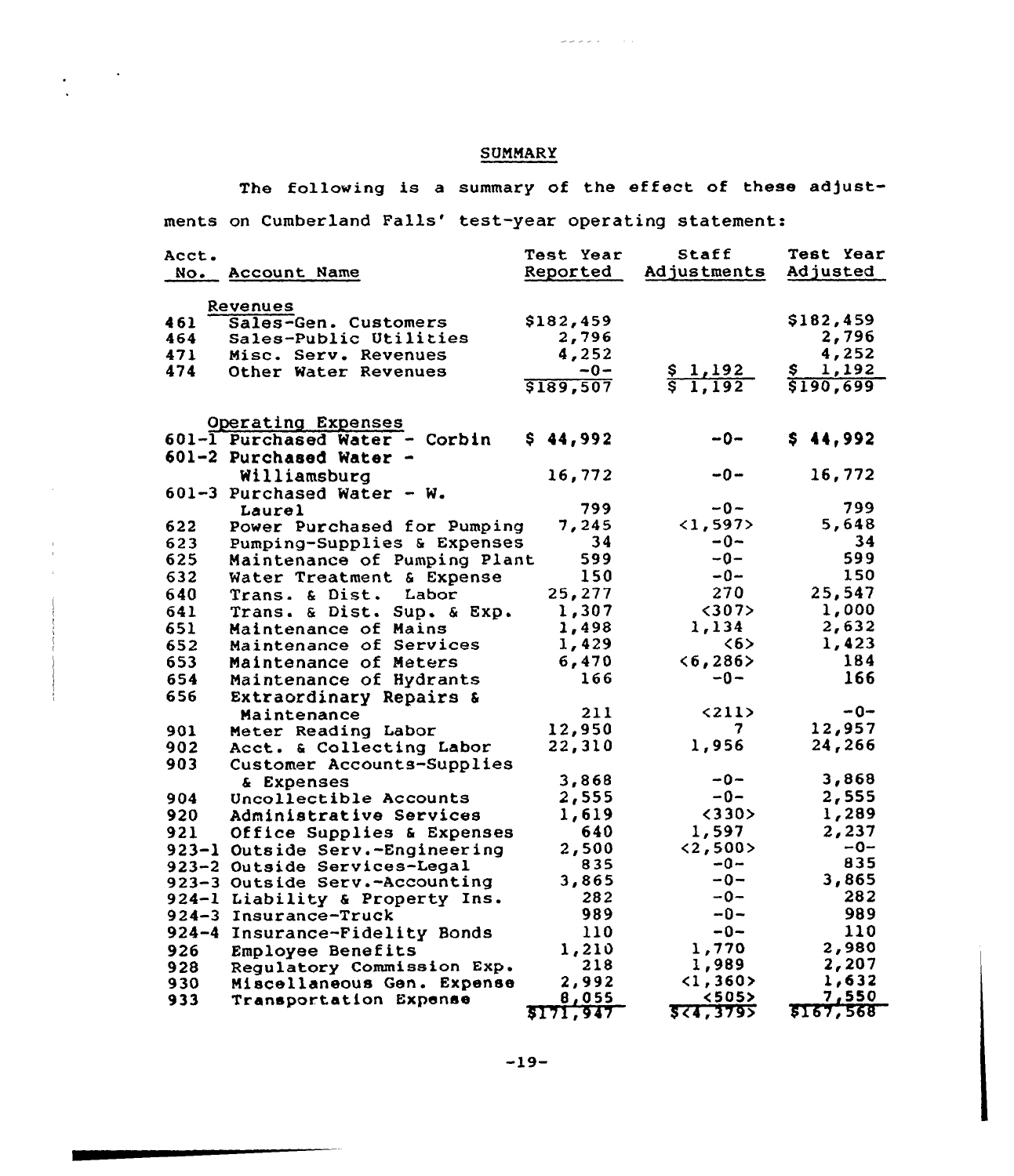| Acct.<br>No. | Account Name                                    |                                      | Test Year<br>Reported               | Staff<br>Adjustments | Test Year<br>Adjusted |
|--------------|-------------------------------------------------|--------------------------------------|-------------------------------------|----------------------|-----------------------|
| 403<br>408   | Depreciation Expense<br>Taxes Other Than Income |                                      | \$19,407<br>\$1,053<br>218<br>$-0-$ |                      | \$20,460<br>218       |
|              | Other Income                                    |                                      |                                     |                      |                       |
| 419          | Interest Income                                 |                                      | \$3,145                             | $$ -0 -$             | S,<br>3,145           |
|              | Other Deductions                                |                                      |                                     |                      |                       |
| 427<br>431   | Interest Expense                                | Interest on Long-Term Debt \$ 13,917 | 1,458                               | S.<br>--0<br>$-0-$   | \$13,917<br>1,458     |
|              | INCOME<br>NET.                                  | (LOSS)                               | \$ <sub>14</sub> ,077>              | \$4,300              | \$3,777               |

#### CONCLUSIONS AND RECOMMENDATIONS

Cloyd Hamilton and Company ("Cloyd") issued a qualified opinion for the year 1982 due to inadequacies of the accounting records. Since Cumberland Falls has contracted for outside accounting services (Peggy Brown of Woodcreek Water District for 1983 and HKB for 1984 to the present), Cloyd has issued unqualified opinions for the calendar years 1983, 1984, and 1985. It is apparent that the records are in <sup>a</sup> better condition. However, the accounting method initiated by HKB for Cumberland Falls concerning the monthly adjusting entry is more complex than needed, as previously stated.

It is recommended that the months in which the expenses are actually incurred by Cumberland Falls from both HKB and East Knox be "matched". Therefore, the HKB current monthly fees can be properly allocated to all the 006 accounts for Cumberland Falls' records based upon the 006 expenses per the East Knox invoice for

 $-20-$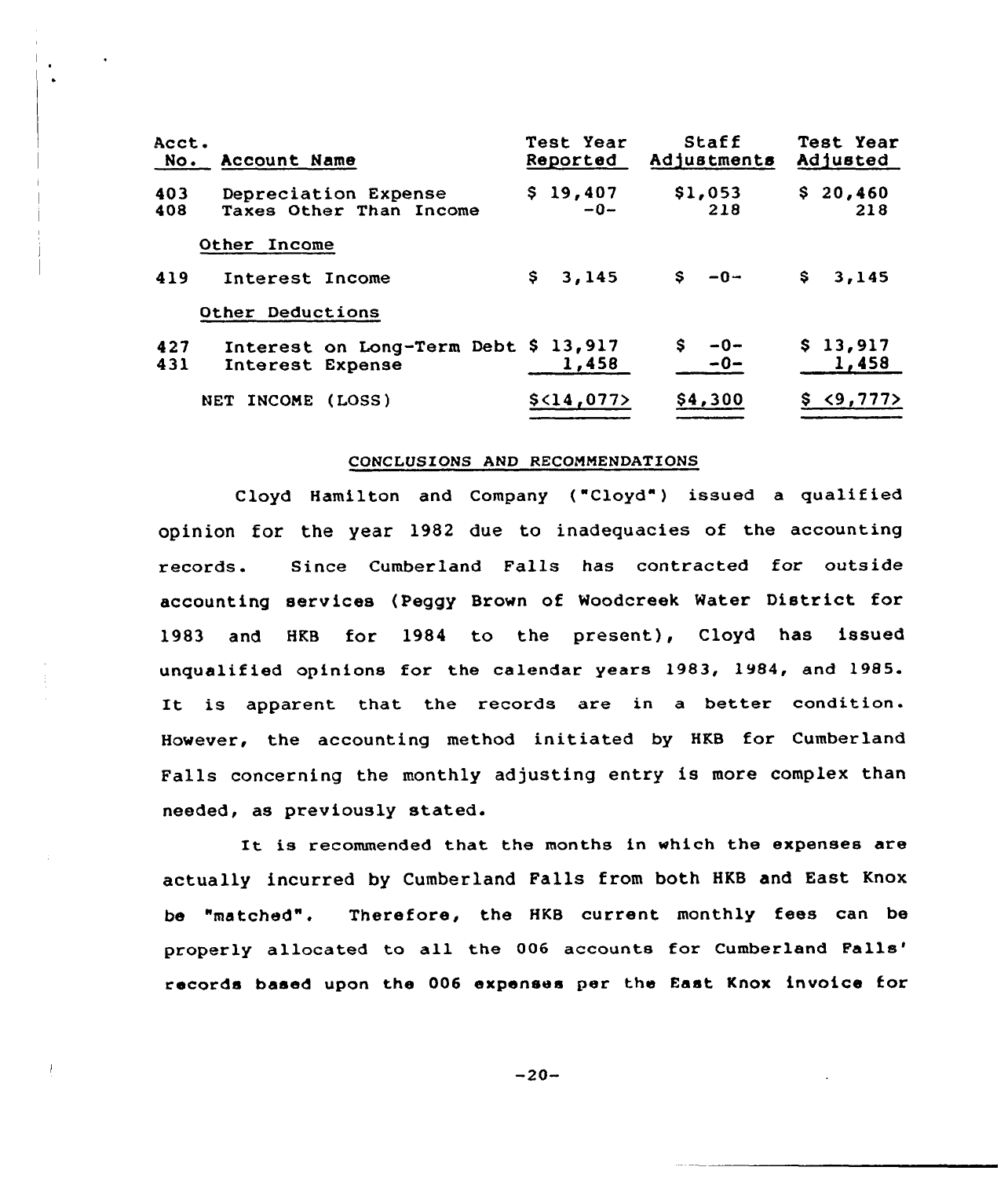the same month using a weighted average. As previously stated, this method would eliminate the need for a monthly adjusting entry, simplifying the accounting method, in addition to allocating the 006 expenses correctly and properly classifying the additional consulting work performed by HKB for Cumberland Falls.

 $\sim 10^4$ 

Cumberland Falls should reclassify the expenses recorded in Account No. <sup>926</sup> - Employee Benefits into the applicable labor accounts in the future, as stated previously. This reclassification would provide a more accurate picture of the applicable labor accounts.

Due to the limited scope of the audit, the staff did not attempt to determine the accuracy of Cumberland Falls's plant in service and did not verify test-year depreciation expense. However, the aforementioned items which were capitalized and depreciated or amortized, should be reclassified on Cumberland Falls's books.

Angela Schweickart Public Utilities Financial Analyst Senior Public Service Commission Division of Rates and Tariffs Revenue Requirements Section